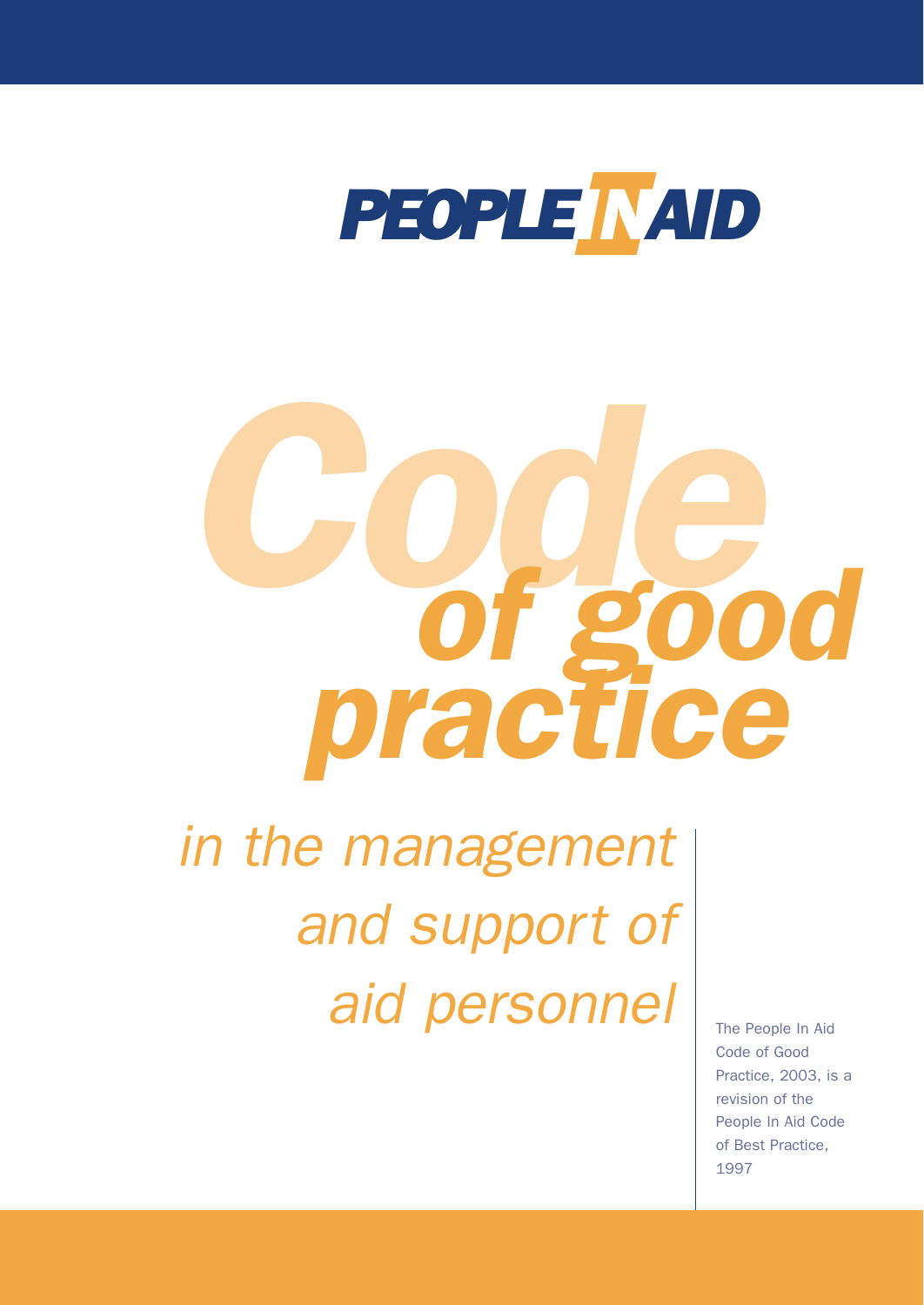

Promoting good practice in the management and support of aid personnel

© People In Aid 2003.

Further printed copies of the Code can be obtained from People In Aid. Printed copies are free to members; non-members may purchase a copy for £5 plus postage. A free copy of the Code can also be downloaded from www.peopleinaid.org

NGOs and other organisations have permission to reproduce this material for non-profit use only, provided due acknowledgement is given to People In Aid. No part of this publication may be reproduced for any other use, stored in a retrieval system or transmitted in any form or by any means, electronic, mechanical, photocopying, recording or otherwise without the prior written permission of the copyright holder.

The original edition of this Code was published in 1997 by the Relief and Rehabilitation Network, now called the Humanitarian Practice Network, at the Overseas Development Institute, London.

All enquiries to: People In Aid, Regents Wharf, 8 All Saints Street, London N1 9RL Tel: +44 (0)20 7520 2548 info@peopleinaid.org www.peopleinaid.org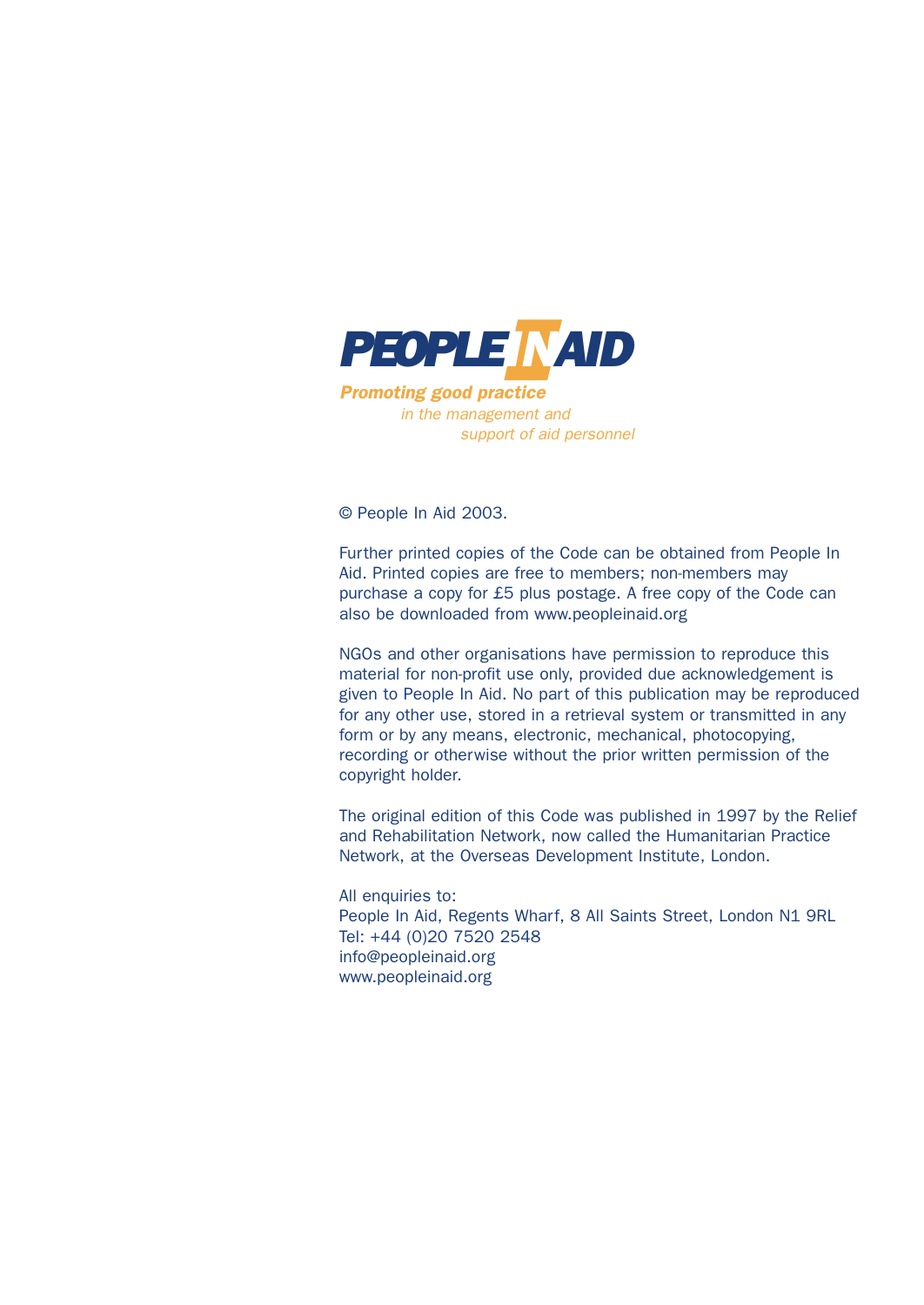### **Contents**

# **Contents**

| Principle One - Human resources strategy 8            |  |
|-------------------------------------------------------|--|
|                                                       |  |
|                                                       |  |
| Principle Four - Consultation and communication 14    |  |
| Principle Five - Recruitment and selection 16         |  |
| Principle Six - Learning, training and development 18 |  |
| Principle Seven - Health, safety and security 20      |  |
|                                                       |  |
|                                                       |  |
|                                                       |  |
|                                                       |  |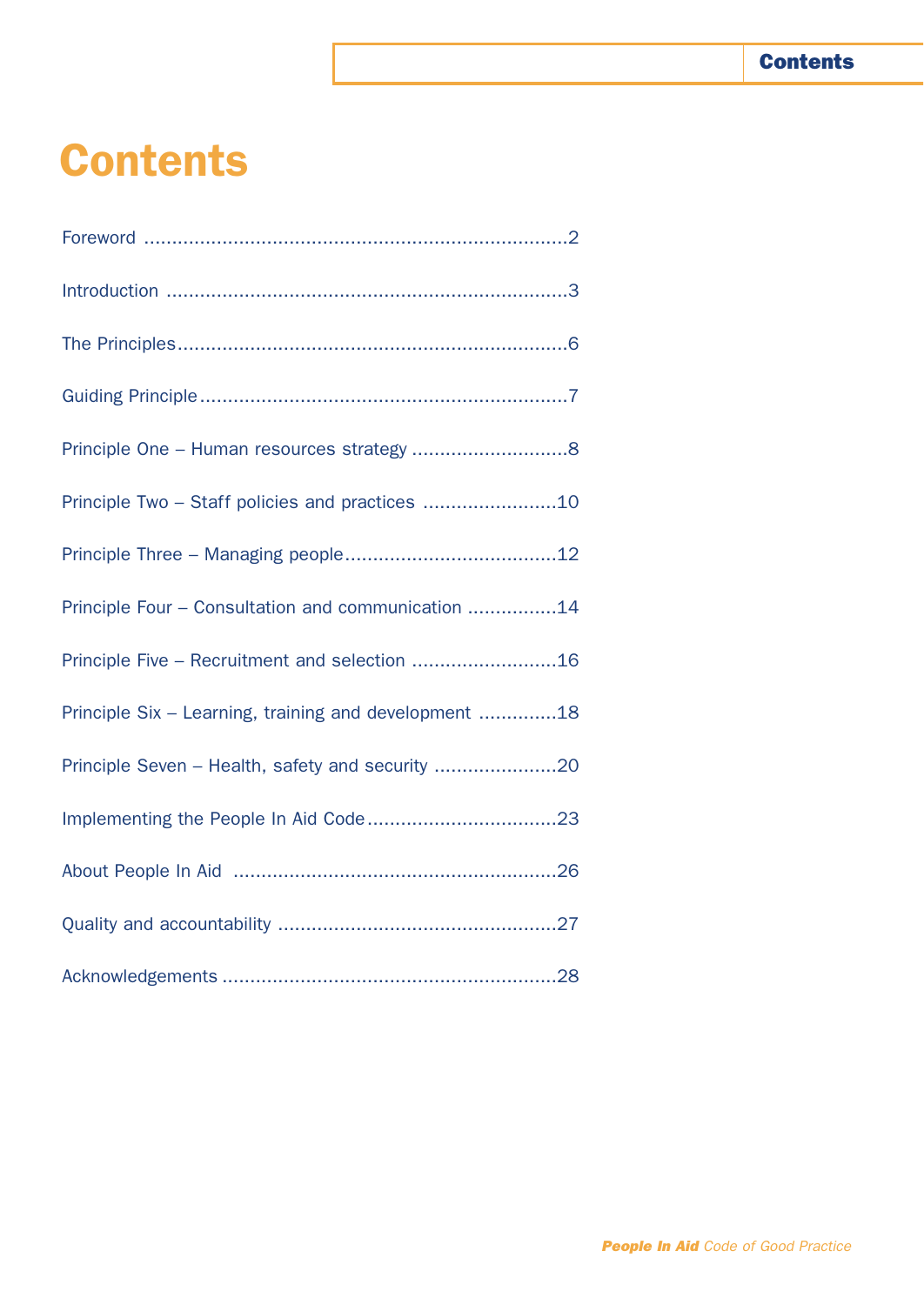### Foreword

The People In Aid Code is an important resource for the aid community around the world. It grew from the collaborative effort of relief and development agencies committed to improving the quality of the assistance provided to communities affected by poverty and disaster. The intention of the Code is to improve agencies' support and management of their staff and volunteers.

Every day the staff and volunteers from non-governmental organisations (NGOs), UN bodies, charities and community groups in the South, and many other agencies place themselves in the frontline in the service of others. Some face living and security conditions only the most committed of people would accept; others may be based in a regional, country or head office. Wherever they are based and whatever their employment status, their working approach is typified by an unstinting commitment to work for the interests of other people. Employers owe these people much more than the minimum.

All agencies operating in relief, development or advocacy have learned the hard way that proper support and management of staff is a critical success factor in delivering their mission. Any initiative, which can enable employers to become clearer about their responsibilities and accountabilities, will ultimately help them become better managers of people, and therefore better providers of quality assistance.

The People In Aid Code is such an initiative, a quality tool that deserves to be adopted widely by the global relief and development community. By endorsing the Code, an agency is recognising that those who work for it, both international and national staff, are central to the achievement of its mission. It is also demonstrating its willingness to accept the assistance and support of People In Aid, its Code, its network and its other services, in setting out to prove this. Employers owe it to their staff, volunteers, consultants, beneficiaries, trustees and donors. Every stakeholder can benefit from the Code's implementation, but the ultimate winners will be those with whom we work in order to alleviate poverty and suffering.

Over the last six years I have increasingly recognised the importance and value of the Code to agencies and the people who work for them. My own experience of having been a fieldworker and a manager is that the Code is addressing an area that is critical to effectiveness. As Chair of the Board of People In Aid's Trustees, I am privileged to be able to endorse this revised Code and commend it to the sector.

a MWallace

Ian Wallace Chair of the Board of Trustees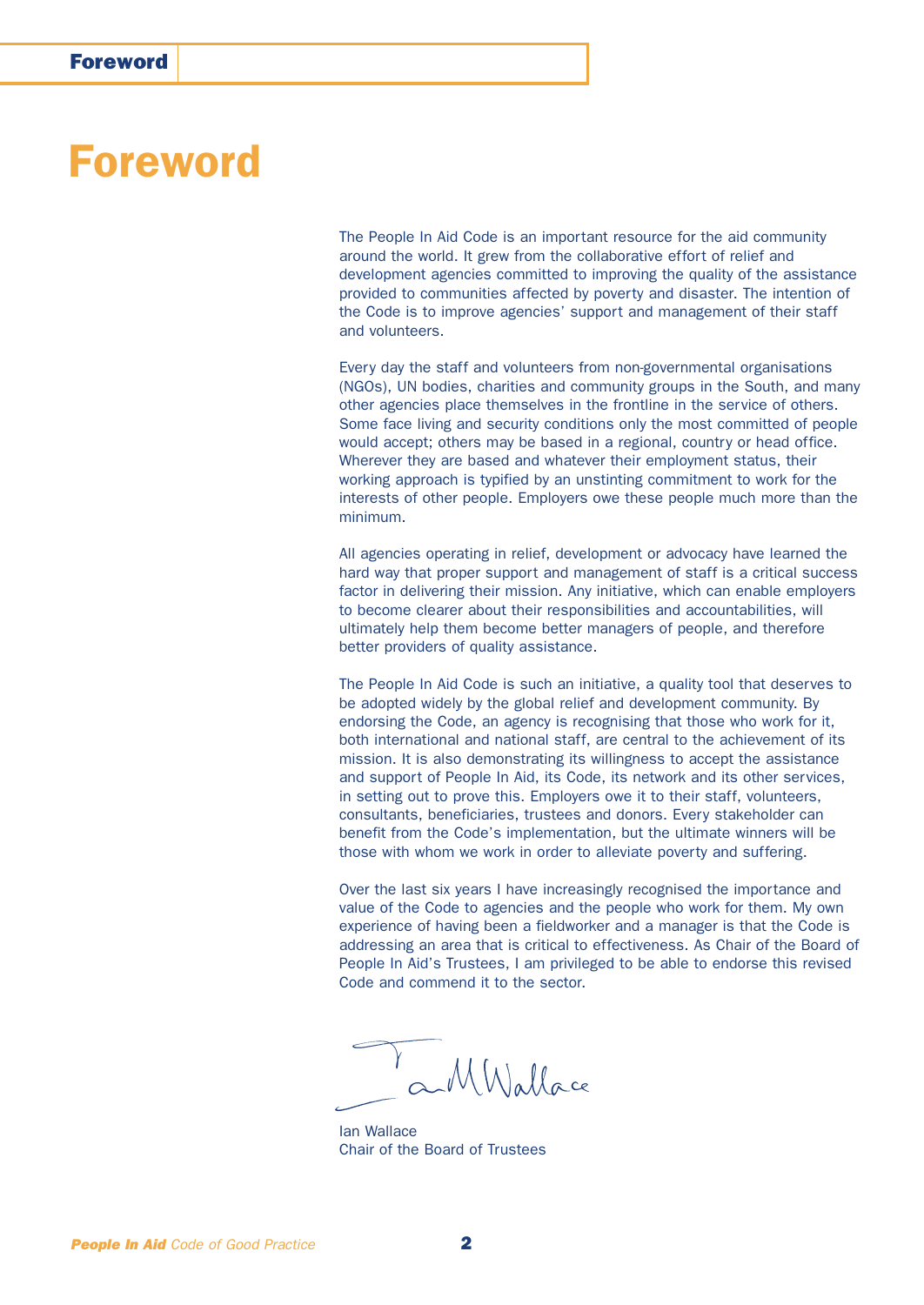# Introduction

### *Background*

The mission of most relief and development agencies is to work with those who are poor, distressed, affected by conflict, vulnerable, displaced, disadvantaged and worried about their future. In 1994, worried that these descriptions also applied to their own staff, a group of agencies commissioned a survey. Concentrating on aidworkers as employees, "Room for Improvement" (Rebecca McNair, Relief and Rehabilitation Network Paper 10, Overseas Development Institute) found that they felt poorly managed and unsupported. This led the sector to ask how human resources among relief and development agencies could be improved. The answer was the "People In Aid Code of Best Practice in the management and support of aid personnel".

*"One of the central factors in the success of humanitarian action has been the dedication of staff – ordinary people doing extraordinary things, despite working in disenabling bureaucracies."* 

In our sector, we rely a great deal on the expertise and experience of people. Evaluations of the sector's work consistently show that it is staff and volunteers that make the difference between effective humanitarian aid or development assistance and inadequate fulfilment of an NGO's mission. As stated in the 2003 annual review of ALNAP (Active Learning Network for Accountability and Performance in Humanitarian Action): "One of the central factors in the success of humanitarian action has been the dedication of staff – ordinary people doing extraordinary things, despite working in disenabling bureaucracies."

NGOs openly and often acknowledge their accountability to two main stakeholders: donors and beneficiaries. People In Aid maintains that to truly satisfy their accountability to these two groups they must also be accountable to those who deliver their missions: their staff and volunteers.

### *People In Aid and the Code*

People In Aid was created by the sector with a single remit: to encourage improvements in the way that staff are managed and supported. We were also created as a network of members, so that NGOs committed to improving their human resource management could do so together and had a central resource to assist them.

Initially, best practice was identified and disseminated through the "People In Aid Code of Best Practice in the management and support of aid personnel". The Code itself was drawn up between 1995 and 1997 through extensive consultation. Although originally driven by agencies in the UK and Ireland, with funding from the UK government's then Overseas Development Administration, the input on best practice also came from the UN family, from the USA, from Continental Europe and from the human resources and field experience of a large number of individuals.

This revised edition of the People In Aid Code reflects the changes in internal priorities and external influences that agencies now face.

**Who is the Code for?** The revised Code's target audience is now explicitly broader. Any perception that the Code was only for emergency relief agencies employing Northerners as expatriates was always incorrect. The Working Group on the Code revision brought together a huge amount of experience, and a deliberately wide variety of perspectives to ensure that this revised Code will benefit every agency involved in humanitarian relief, development assistance or advocacy. It matters not where an agency is based in the world. Size is not important. It applies to agencies employing any combination of international staff (those working outside their own country), host country staff or volunteers. Indeed, growing concern over the status of host country staff means that there is now only one Code indicator where a distinction between international and host country staff can even be implied (7.8) - though it is understood that different cultural and legal backgrounds will affect groups of staff in different ways.

*"This revised Code will benefit every agency involved in humanitarian relief, development assistance or advocacy."*

*How can the Code help you?* The Code is an important part of People In Aid's contribution to improving human resource management in the relief and development sector. The Code addresses the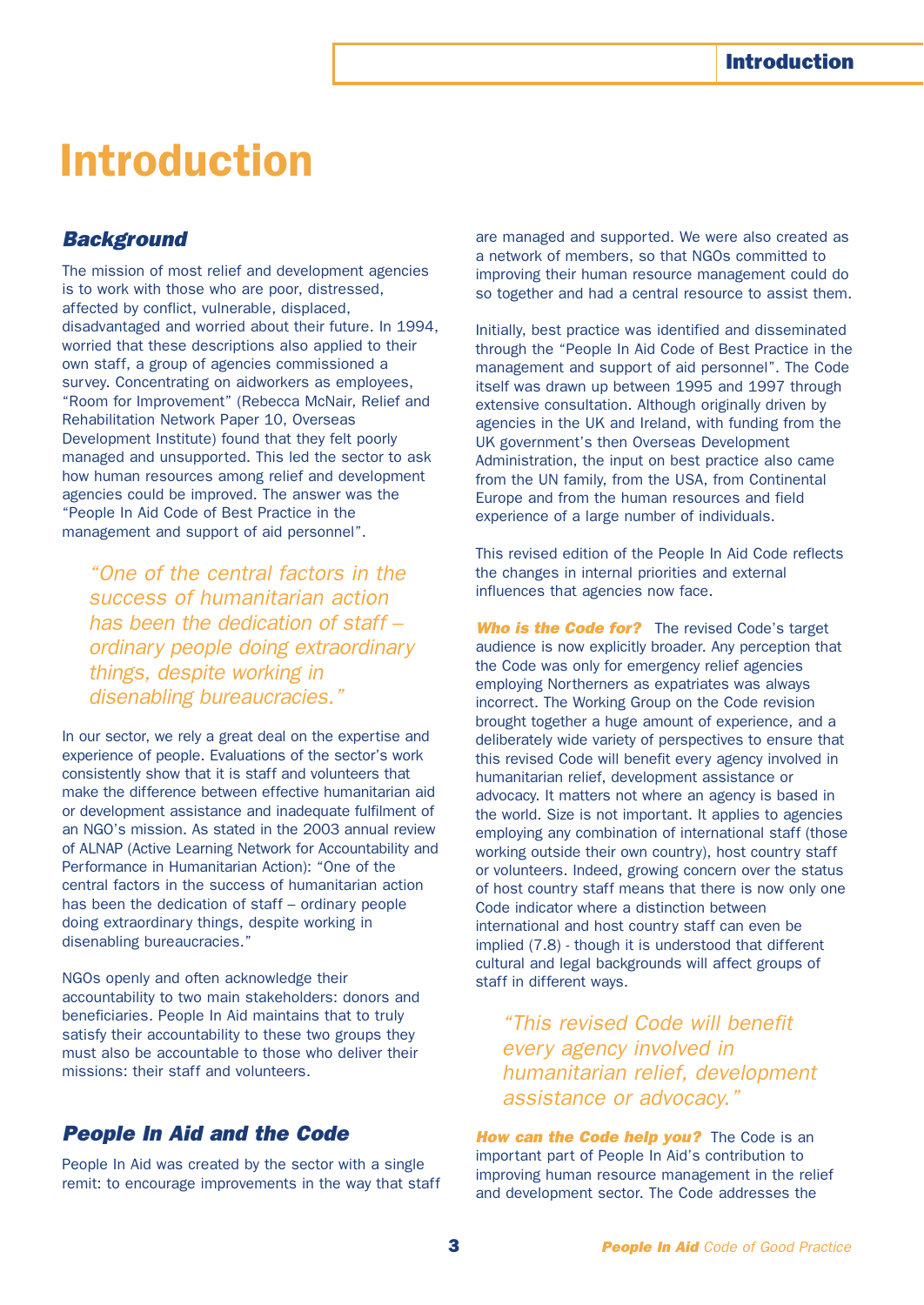people-related components of your agency's risk management strategy. The Code is a quality tool which sits alongside others (see page 27) as your agency aims to improve its accountability to various key stakeholders, in People In Aid's case primarily to staff and volunteers. The Code offers your agency a framework which will help it assess, and if necessary improve, its performance in human resource management. The process of using the Code, which offers the chance of recognition by peers, staff, applicants, donors, in-country stakeholders and more, is outlined on page 23.

### *The revised Code*

For those who have used the original Code, this revised version will be familiar enough. It draws extensively on the experiences and comments of the agencies which first implemented the Code (see People In Aid's booklet "Ahead of the Field") as well as others who have incorporated the Code in their working practices in one way or another. It has also benefited from the knowledge of current issues acquired by People In Aid from its members and the wider relief and development community. It is, however, worth highlighting some of the main changes in emphasis.

*"The revised Code offers the sector additional opportunities to test itself against current good practice and lead the way to further improvements."*

*"Best" to "Good"* Most obviously we have changed the title from Best Practice to Good Practice. "Best practice" fitted well with the Code as a tool which encouraged an agency to aspire to improvements. Best practice is perceived, however, as desirable but unattainable. Realities in the sector now, such as donor demands for quality, require something more measurable. "Good practice" responds to these realities.

**What's new?** A major factor behind the revisions is a recognition that good practice has moved on since 1997. Health and safety procedures, training, monitoring of diversity or equal opportunities and other areas were not standard concerns for most agencies until the Code helped place them on the agenda. The

revised Code offers the sector additional opportunities to test itself against current good practice and lead the way to further improvements.

The revisions have been, in part, based on textual and content changes suggested by the NGOs that have implemented the Code and are informed by their practical experiences during the implementation process. Recruitment and selection, for example, was felt to be inadequately addressed in the original Code and now has a principle of its own.

*"We hope that the Guiding Principle will influence or enter all organisational strategies or values statements."*

There is now a Guiding Principle. This is consistent with the vision of the wide variety of agencies, whether People In Aid members or not, which have used the original principles as the basis of their staff handbooks. We hope that the Guiding Principle will influence or enter all organisational strategies or values statements.

We have increased the number of case studies which illustrate the indicators. We found that readers of the Code liked to learn about the activities of their peers so we have included examples of good practice from a wide variety of agencies.

We have added some new elements. In these days of increasing litigiousness we emphasise duty of care, and mutual responsibility. Equally, we recognise that motivation should not come exclusively from an employee's dedication: both hard rewards (pay and benefits) and soft (leave and development opportunities) are more strongly emphasised.

*What remains the same?* Much of the Code remains the same. It retains its exclusive interest in human resources; its specific concentration on issues affecting our sector; its insistence on written policies which are fair, effective and transparent; its emphasis on the organisational efforts necessary to ensure staff are capable of fulfilling a mission; and it avoids fixing rigid parameters and setting quantative targets. The Code affirms an overall standard of Good Practice, without setting specific standards which NGOs might be unable to fulfil.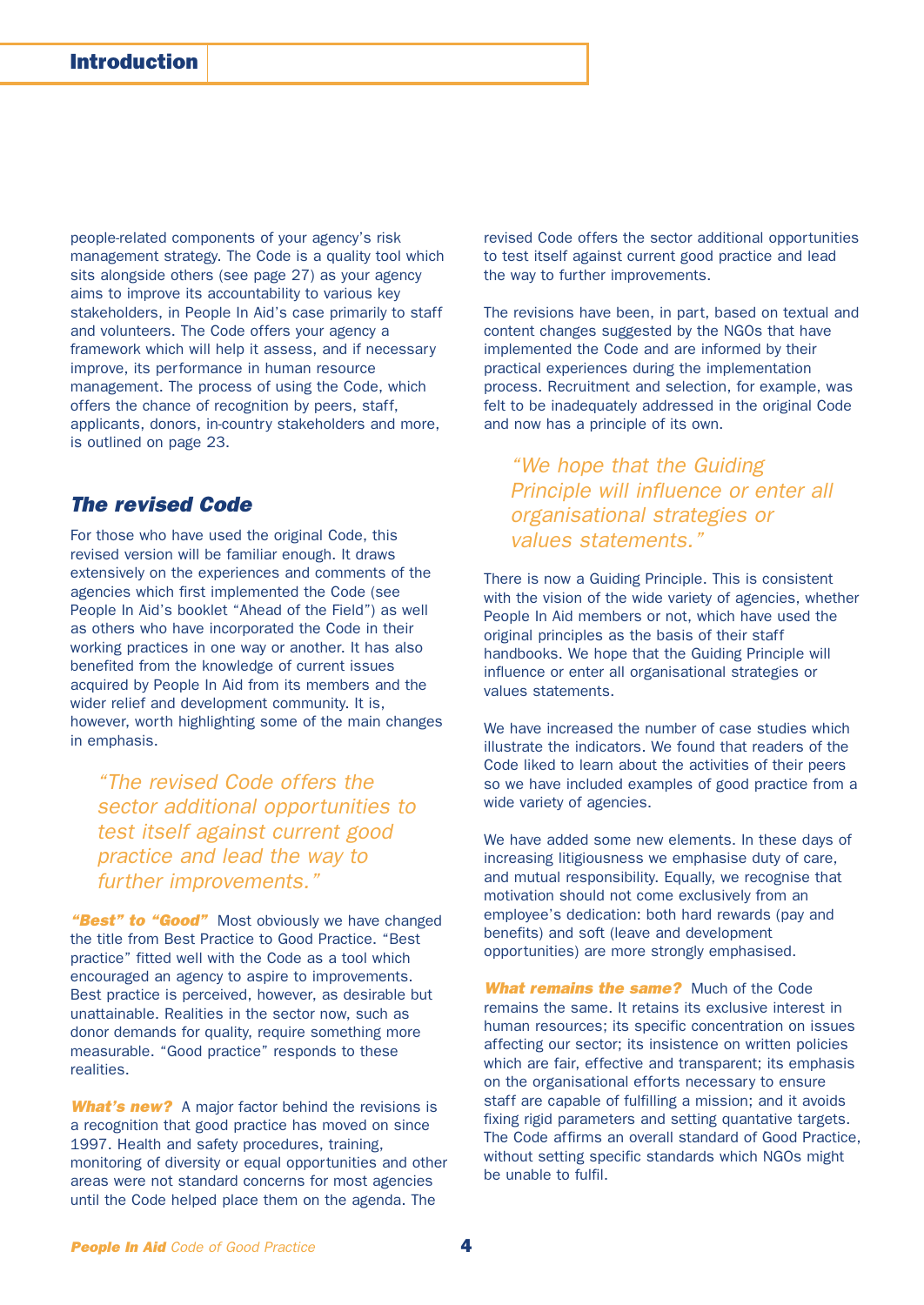The principles remain in the same logical order. The health, safety and security (Principle Seven) of staff is ensured by the training (Principle Six) which follows effective recruitment (Principle Five). None of these processes will be effective without mechanisms to communicate with staff (Principle Four) about their role

*"The Code affirms an overall standard of Good Practice, without setting specific standards which NGOs might be unable to fulfil."*

in the organisation (Principle Three) and without the policies to support them (Principle Two). All of this requires a budget and a plan which derive from a central strategy (Principle One).

### *Implementing the Code*

The implementation process, a major appeal of the Code to the sector, has not changed. The Code always benefited from having an accountability mechanism of its own. Over the last few years some stakeholders, particularly donors and staff, have found this to be very useful in gauging the organisational capacity of an agency. People In Aid has ensured the use of the accountability mechanism chosen, social audit, is simple and has produced an easy-to-use manual which guides implementing agencies. At the request of our members there is now a kitemark process, and our website lists the agencies involved in the implementation process. You can read more about this on page 23.

### *The support we offer*

We have always recognised that some agencies do not prioritise time or money for human resources. These agencies have a particular need to, at least, join People In Aid and benefit from the network and its output. We have also taken steps to address the perception that using the Code, productive as it is, is too timeconsuming. There is a process underway to ensure that, for every indicator in the Code, People In Aid will be able to give specific information which will help an agency fulfil it quickly and efficiently. Every indicator will be "deepened" with, for example, policy guidance, a template form, a handbook, a reference to another agency's work or a training provider. An agency can take

this information and assimilate it with its own material. People In Aid will give the support agencies require.

Of course, People In Aid is more than the Code. Over the years its members, and the wider sector, have determined its priorities. On page 26 you can see the range of activities People In Aid undertakes. Each one of these activities is designed to raise awareness of human resources issues, facilitate the exchange of good practice and provide practical support to agencies implementing the Code.

### *Next steps for the People In Aid Code*

In conjunction with this revised Code further steps are being taken to develop the support and assistance provided.

- First is to ensure that "indicator-deepening" materials are ready for use by implementing agencies. Research is already underway to expand the existing documentation available.
- Second is to use this revision and the enhanced support capacity to increase the number of agencies around the world which are implementing the Code. At the time of writing we are collaborating on this aspect of our work with agencies headquartered in six countries.
- Third, we will be working with Southern NGOs, whether partners of Northern NGOs or not, to look at their human resource management needs. There will be further translations of the Code (a pre-requisite for concerted activity in a country) and efforts to ensure any cultural translation is smooth. Some concepts in the Code will require further amplification before they can be fully adopted and work has already been commissioned that will inform our future activities in the South. We would urge our partners in the South to contact us at any stage to check on progress.
- Finally we will respond to your comments on the Code and your suggestions for future work on human resources related issues which we, as the central resource for the sector, can address.

Jonathan Potter Executive Director September 2003.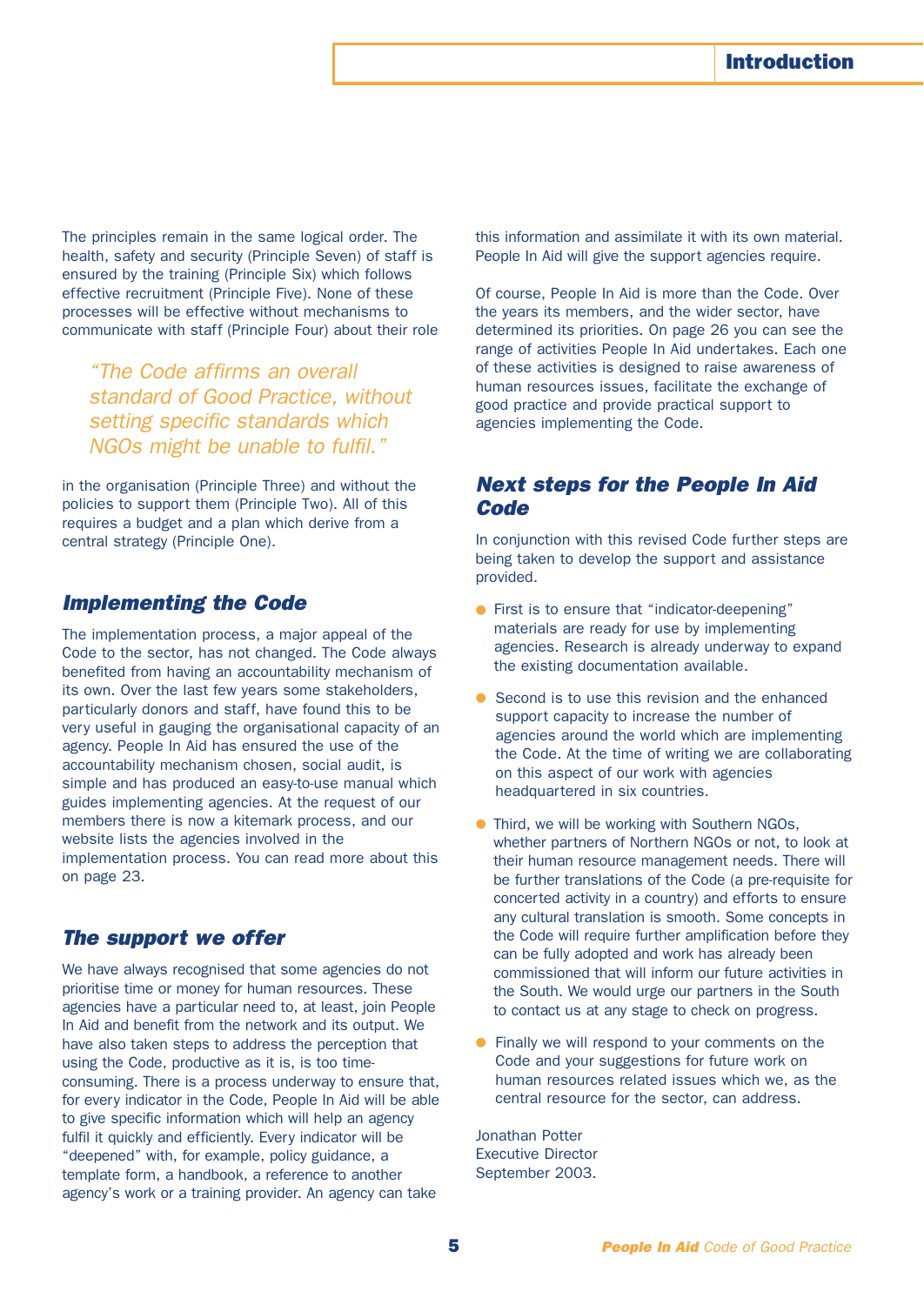# *People In Aid Code of Good Practice*

### *Guiding Principle People are central to the achievement of our mission*

| Principle 1 |                                                                                                                                             |
|-------------|---------------------------------------------------------------------------------------------------------------------------------------------|
|             | <b>Human Resources Strategy</b>                                                                                                             |
| Principle 2 | Human resources are an integral part of our strategic<br>and operational plans                                                              |
|             | <b>Staff Policies and Practices</b>                                                                                                         |
| Principle 3 | Our human resources policies aim to be effective, fair<br>and transparent                                                                   |
|             | <b>Managing People</b>                                                                                                                      |
|             | Good support, management and leadership of our staff<br>is key to our effectiveness                                                         |
| Principle 4 | <b>Consultation and Communication</b>                                                                                                       |
| Principle 5 | Dialogue with staff on matters likely to affect their<br>employment enhances the quality and effectiveness of<br>our policies and practices |
|             | <b>Recruitment and Selection</b>                                                                                                            |
|             | Our policies and practices aim to attract and select a<br>diverse workforce with the skills and capabilities to<br>fulfil our requirements  |
| Principle 6 | <b>Learning, Training and Development</b>                                                                                                   |
|             | Learning, training and staff development are promoted<br>throughout the organisation                                                        |
| Principle 7 |                                                                                                                                             |
|             | <b>Health, Safety and Security</b>                                                                                                          |
|             | The security, good health and safety of our staff are a                                                                                     |

*prime responsibility of our organisation*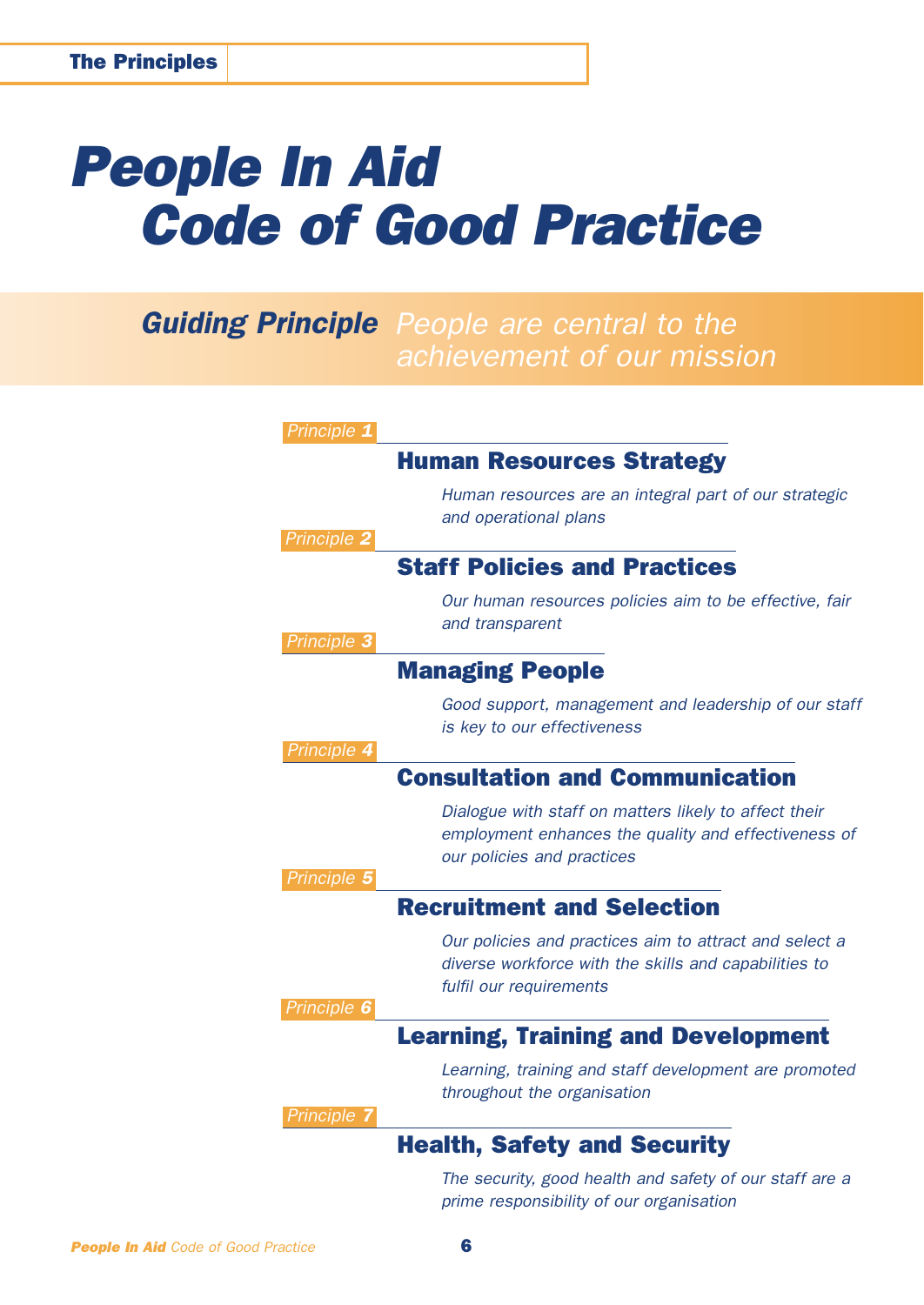# Guiding Principle

### *People are central to the achievement of our mission*

Our approach to the people who work for us is fundamental to the achievement of our mission. We recognise that the people who work for us merit respect and proper management, and that the effectiveness and success of our operations depend on the contributions of all salaried and contract staff, and volunteers.

### *Why a "guiding principle"?*

It is no secret that evaluation after evaluation of relief and development work concludes by emphasising the centrality of people in delivering organisational and programme objectives. This is something People In Aid has been championing since its beginnings in 1995. It is therefore appropriate that, with this revision of the Code, a guiding principle reflects the importance of staff and volunteers in achieving the organisational mission.

The guiding principle makes explicit what is generally accepted; and each of the seven principles that follow assumes the centrality of people to the organisational mission. The principles of the Code of Good Practice provide a sound framework for responding to the challenge of delivering effective human resource management. Those that implement the Code demonstrate their belief in this guiding principle and their commitment to staff and volunteers.

We would hope that those agencies which do not have a corporate value related to their people might consider adopting this guiding principle. We would also hope that when writing in their annual reports, Chief Executives, Presidents or Chairs might reaffirm the guiding principle and recognise the contribution of their colleagues. For those who choose to implement the Code of Good Practice, the guiding principle will become a reality in plans, budgets, training programmes, consultation mechanisms and the other processes which the Code's principles enlarge upon. The benefits will be felt by your agency, your beneficiaries, your donors – and your colleagues.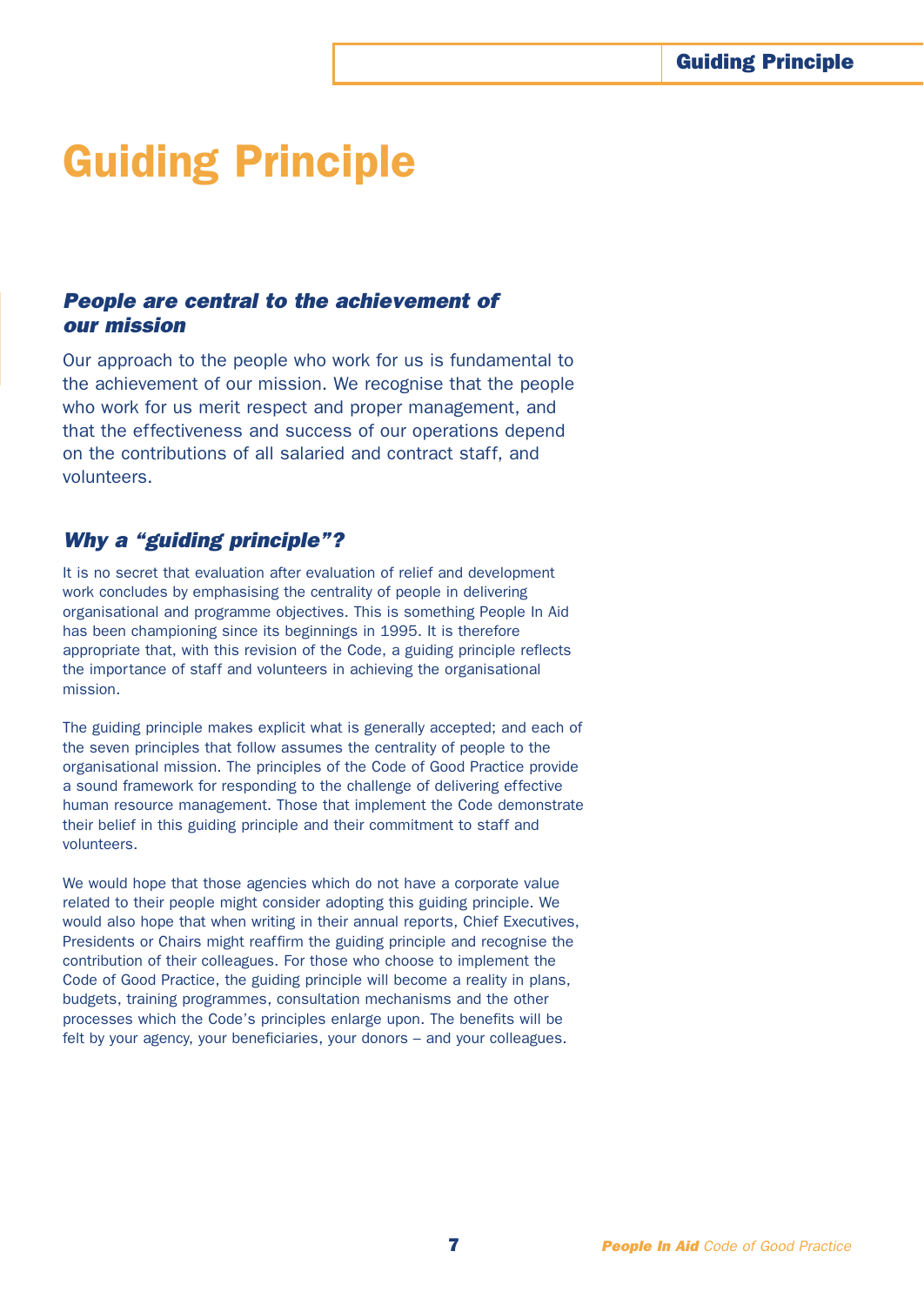# Principle One

### Human resources strategy

### *Human resources are an integral part of our strategic and operational plans.*

Our human resources strategy is central to our organisational strategy. Our human resources strategy is long-term and encompasses every part of the organisation.

### *Indicators*

- 1 Our organisational strategy or business plan explicitly values staff for their contribution to organisational and operational objectives.
- 2 The organisational strategy allocates sufficient human and financial resources to achieve the objectives of the human resources strategy.
- 3 Operational plans and budgets aim to reflect fully our responsibilities for staff management, support, development and well-being. The monitoring of these plans and budgets feeds into any necessary improvements.
- 4 Our human resources strategy reflects our commitment to promote inclusiveness and diversity.

### *Why is this important?*

Most agencies have a written business plan or strategy and this should make reference to human resources. An organisation's success depends on the fact that all staff, whether international or host country, are included within the human resources strategy, and understand the part they play in achieving the organisation's objectives. At Concern Worldwide the commitment to staff is evident through the way the Code has been integrated with the overall organisational strategy and is a part of budgets, plans and discussions. The implementation process is sustainable because it is supported at the highest level through the Board Directors' "buy-in".

Agencies can benefit hugely from the positive contribution staff can make to the planning process, as the example from the Leprosy Mission International shows. In their transition towards a more participatory working culture, they have found that by encouraging and enabling all staff to participate, people issues were given the priority they deserved.

The Code is more than merely making staff better at their jobs or happier in their role; it is about organisational effectiveness, valuing the staff contribution and encouraging an inclusive working environment. Sometimes external factors prompt action towards effectiveness; host governments, partners and the wider community all need the reassurance that the agencies with which they work will demonstrate professionalism in all their activities. Donors require that their funds be committed to agencies that can demonstrate effective human resource management. For example, the Disasters Emergency Committee (DEC), which raises substantial funds from the British public in times of crisis internationally, states that its member agencies need to have "a demonstrable commitment to achieving People In Aid standards and a willingness to be evaluated against them". So the DEC independently reviews programmes and in addition to raising questions about appropriate staffing, staff turnover and management issues, its evaluations have also raised critical questions about health and safety procedures. The DEC now requires that members show how they have integrated previous lessons relating to human resources into their existing and future programmes.

Other external factors improving organisational effectiveness may include employment legislation: for example in the European Union and the US, laws in the area of diversity and equal opportunities have influenced the British Council and the World Bank.

But sometimes an organisation's drive for effectiveness requires that it review and perhaps reprioritise its human resource management strategies or practice from within, and for that to be successfully undertaken, commitment and support to staff must be evident in decisions taken at the highest level.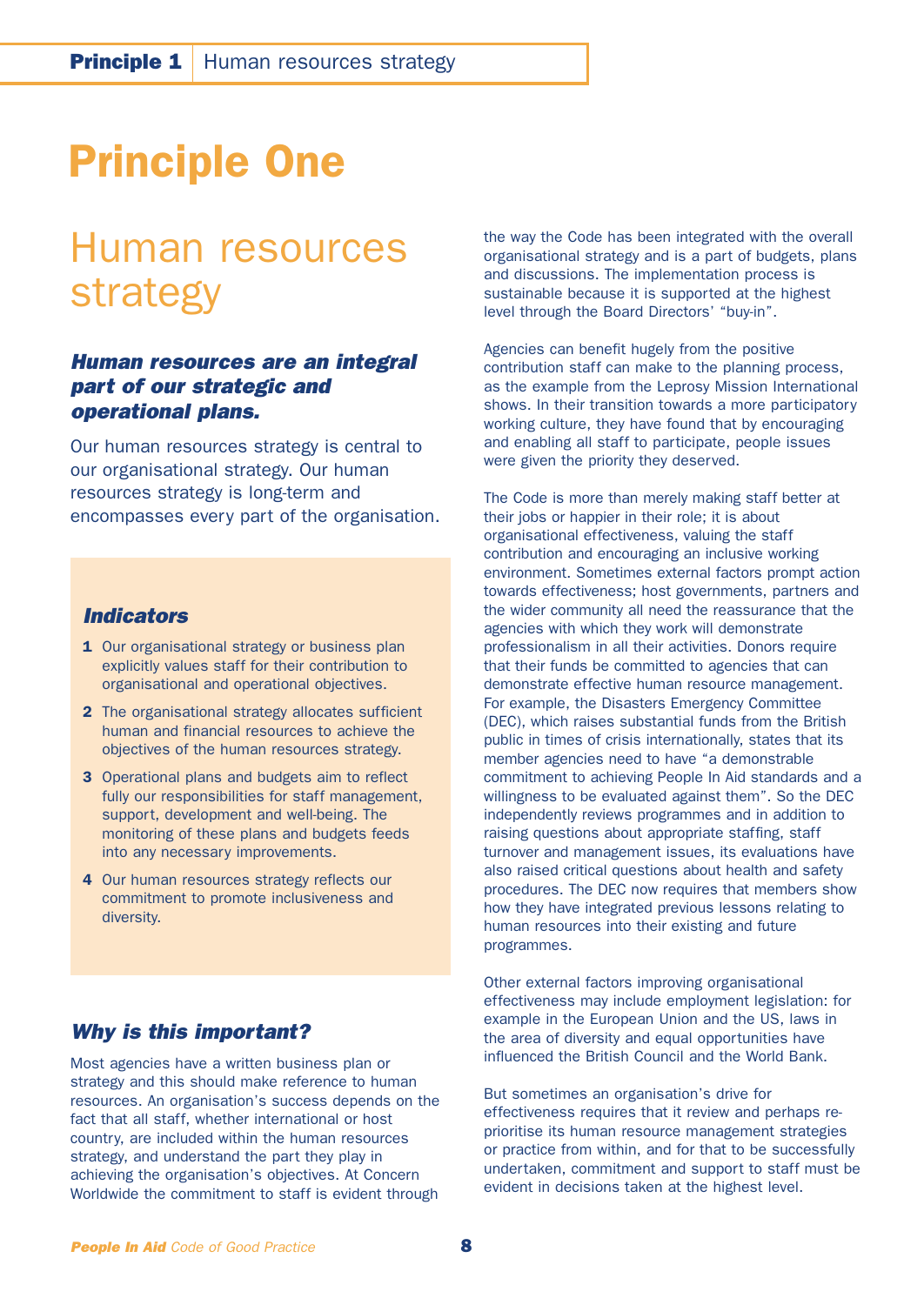### Concern Worldwide - Valuing staff in the strategic plan

Concern Worldwide's Strategic Plan recognises the key role played by people in its operations. "Having the necessary quantity and quality of human resources", it states in the Executive Summary, is "fundamental to the attainment of all the objectives in the strategic plan".

One of the 10 objectives in the Strategic Plan itself is dedicated to human resources. It states that Concern aims "to recruit, retain and develop staff, and to promote the organisation's ethos with them through appropriate human resources policies in line with the People In Aid Code of Best Practice" in order that it might "carry out its mission as effectively as possible".

For Concern, growth is "not just about the number of countries we work in or the number of people which the organisation works with. It is also about the quality of the work we do." The growth will be determined by "the development of organisational capacity and human resources". From this derive a number of priorities, such as becoming an employer of choice, quality of recruits, investment in training, giving career opportunities and creating the right working environment.

Of course, such objectives do not just happen. There are many specific resources identified in the Strategic Plan as being necessary to the achievement of the objectives in the human resources strategy. For example, 4% of each country or department's payroll is allocated to training and development and an HR post can be established for every country employing over 75 staff.

#### The Leprosy Mission International - Involving staff

The Leprosy Mission International currently works in 24 countries, and to ensure the organisation continues to reflect the overall vision and strategy, recent moves towards a more participatory and community-based approach were accompanied by structural change.

Changes were led by a "structure review action group" which received input from the entire organisation and key stakeholders via focus groups and a survey. As a result, regional field forums were established and incorporated within the new structure, with the aim of improving working relationships between donors, beneficiaries and staff. Each forum comprises between 12 and 15 members, and includes a Board representative, the relevant field director (or regional manager), together with a number of international and local field staff and also beneficiaries.

Regional field forums meet once a year and, in addition to acting as advisors to the field director for new programmes and budgets, they also influence the overall operational strategy. They are ultimately accountable to the Board of Directors, which reviews their activities on a regular basis.

### The British Council - Promoting diversity

As an international organisation the British Council enjoys enormous diversity among its staff. Of the 7,300 staff around the world, some 6,000 are employed incountry. Such diversity is to be celebrated, but it brings many challenges and these are being overcome by the organisation's diversity strategy.

A programme of organisational culture change is helping the British Council become a better place to work, and providing the impetus for harmonisation of terms and conditions, the creation of consistent job families and the clarification of staff development and progression opportunities. Workshops and an interactive CD Rom have helped communicate the revised equal opportunities and diversity strategy

throughout the whole organisation.

Senior level targets to increase the numbers of women and minority ethnic staff at senior management over a five to ten year period have been supported by a programme of positive action, and progress to date is tangible.

Diversity working groups are forming the basis for a global network of staff committed to the diversity agenda, and a global staff survey provided helpful insights into potential problem areas. The results were discussed on a country-bycountry basis and supporting action plans established to address the issues raised.

### The World Bank - Encouraging inclusivity

The World Bank workforce comprises 147 nationalities spread over 106 country offices. To better reflect their clients' diversity and priorities, as well as to model employment best practice worldwide, the Bank has an established Diversity Programme.

The Programme is aimed at engendering a diversity of thought and voice and its ultimate objective is that of inclusion. It covers nationality, race, gender, educational background, academic discipline and previous work experience. Many initiatives put this into practice. For example, in recruitment, skills are prioritised and then candidates are sought further afield than has been traditionally the case; and in the workplace itself, staff have been trained to embrace the richness of the Bank's cultural diversity through the "Working with Respect" campaign.

In the words of the World Bank: "As decentralisation and devolution locates more and more expertise in the field we are more conscious than ever that the legitimate aspirations of a globally-located and diverse workforce will require working with respect and full inclusion for optimal development effectiveness and poverty eradication."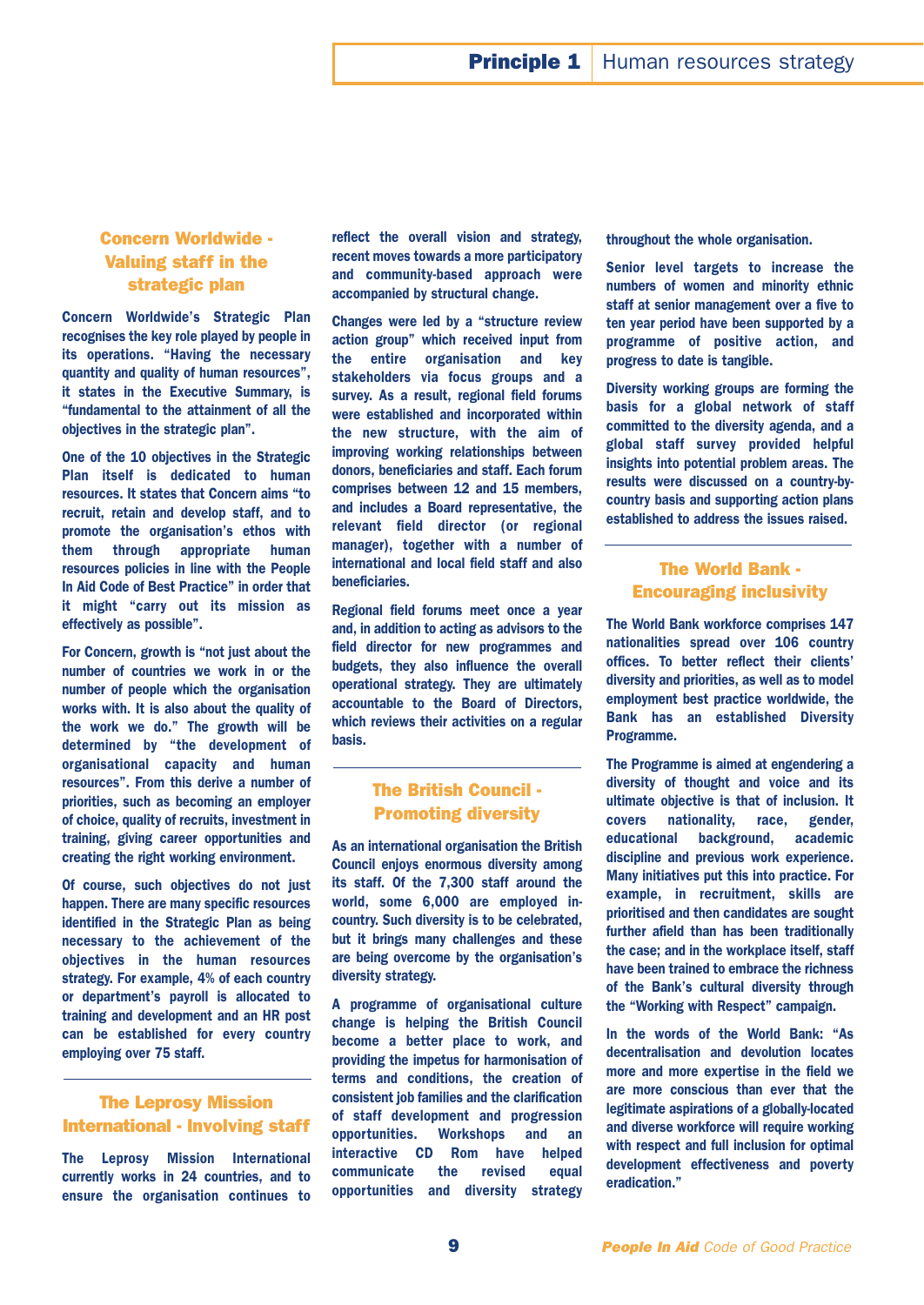# Principle Two

### Staff policies and practices

### *Our human resources policies aim to be effective, fair and transparent.*

We recognise that our policies must enable us to achieve both effectiveness in our work and good quality of working life for our staff. We do not aim to respond solely to minimum legal, professional or donor requirements.

### *Indicators*

- 1 Policies and practices that relate to staff employment are set out in writing and are monitored and reviewed, particularly when significant changes in the legal or working environment take place.
- 2 The policies and practices we implement are consistent in their application to all staff except while taking into account relevant legal provisions and cultural norms.
- 3 Staff are familiarised with policies and practices that affect them.
- 4 Appropriate guidance is provided to managers so that they are equipped to implement policies effectively.
- **5** The rewards and benefits for each role are clearly identified and applied in a fair and consistent manner.
- 6 Policies and practices are monitored according to how well they meet:
	- organisational and programme aims
	- reasonable considerations of effectiveness, fairness and transparency.

### *Why is this important?*

The importance of an agency having its own written policies cannot be underestimated. Care must be taken to ensure human resources policies appropriate for the organisation are disseminated to all stakeholders and

clearly understood by those responsible for implementation or monitoring, since they act as the framework within which the agency and its staff work. Ambiguous, inconsistent, or non-existent policies run the risk of antagonising staff and damaging the organisation. The case study of Oxfam GB demonstrates the importance of effective consultation (see Principle Four) and shows how it is vital to successful policy implementation. The case study also highlights the importance of equipping managers to take the lead on policy implementation and reminds us that policies must be updated regularly to reflect current trends and needs. Developing managers' guidelines to support them in policy implementation can be invaluable to delivering a consistent approach to staff.

At least a basic set of core policies are required for effective staff management. For organisations that require guidance in developing policies, People In Aid is able to offer members an extensive resource, and a growing network of contacts whose expertise is available to members, something from which agencies such as Health Unlimited have benefited.

For organisations working in more than one country, it is important to have a global philosophy for human resource management and consistency in the application of policies. It is vital to ensure that policies take into account the local legal and cultural context; the ideal approach is "think globally, act locally". Islamic Relief invested time and effort in the harmonisation of their benefits policy and consider it money well spent. ITDG succeeded in adapting their policies to reflect the local legal norms, and to remain sympathetic to the organisation's local structures. Thus local staff are empowered to develop and implement policies that remain consistent with the rest of the organisation.

The Code suggests the main areas in which agencies might require policies, and Principle Two provides a useful and pragmatic guide for those responsible for policy development. Clearly policy development is informed by the outcome of monitoring and evaluation activity. It is important that both operational and human resources managers are involved in gathering the information that will help define future policies and procedures.

People In Aid would encourage agencies to adopt an approach to policy development which will result in staff benefiting from the best policies an organisation can offer, and not necessarily merely being covered by the legal minimum, or where that does not exist, nothing at all.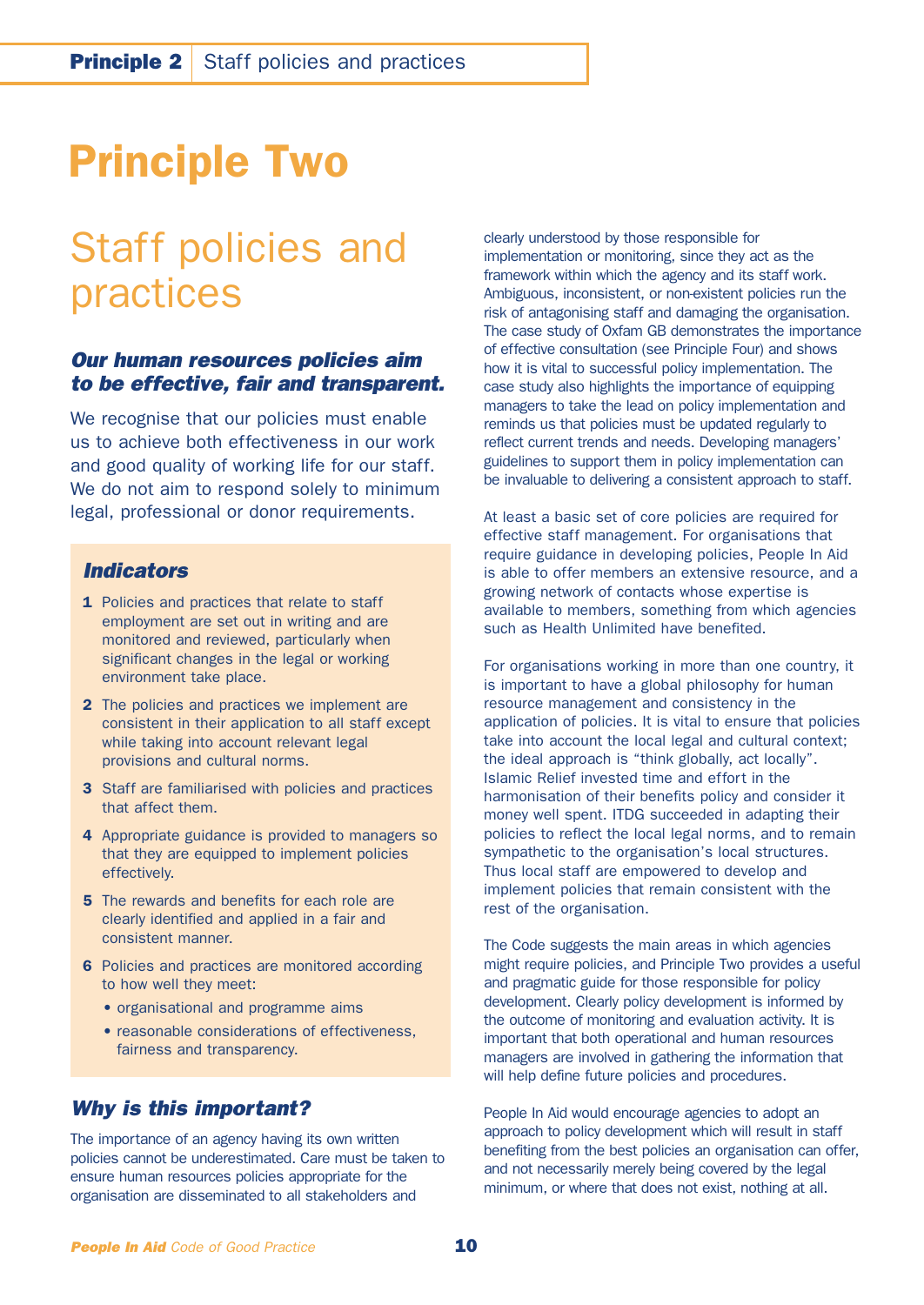### Oxfam GB - Effective policy development

Oxfam GB has developed an HIV/AIDS Workplace policy and programme to respond to the impact of HIV/AIDS on the organisation. In developing the policy, Oxfam GB assessed the scale of the problem, identified ways in which the organisation was vulnerable to the impacts of HIV/AIDS, and then assessed the cost/benefit of investing in a workplace programme. This involved widespread consultation with a range of internal stakeholders, as well as researching the approaches of other agencies and commercial multinational companies. Local input and buy-in was achieved partly through a series of workshops and one-to-one interviews with key staff in the areas most affected.

Staff awareness of the policy and practice is being increased through the provision of a central resource pack, which includes a staff handbook, a general staff leaflet and induction materials for adaptation and use locally. The organisation is also identifying HIV Champions in local offices to support the education and prevention programme.

Clear guidance on the scope of the policy and the implementation process now exists for managers. The challenge of implementation is being eased through the provision of training and support, and by the establishment of modified information systems that are able to track key indicators in the field (such as sickness absence and medical costs). In addition dedicated Implementation Managers have been appointed to ensure success in the two African regions assessed as priorities.

### ITDG - Developing local policies

ITDG (Intermediate Technology Development Group) is a global organisation and with its overseas offices and programmes being managed exclusively by local staff, the role of the HR team in the head office is to provide support and guidance on policy

formulation, adaptation and implementation to overseas offices when required.

ITDG has seven country offices and each has a dedicated human resources representative, who is also responsible for Finance and Administration, in its main office. S/he manages the HR processes locally and, with the country director, will have final responsibility for ensuring that HR policies remain consistent with equivalent policies throughout the organisation across the world, yet also reflect the local needs and legal or cultural norms.

The process is effective and the benefits of such local empowerment are quite tangible. A virtual network between ITDG's staff responsible for HR around the world has helped improve the rate of information sharing between offices, and the plans to strengthen this further will enhance the capacity of local staff.

### Islamic Relief - Consistency in policy development

Islamic Relief is committed to maintaining a level of pay and benefits that is fair to all employees and competitive in the local market. Changes in the local market are monitored by senior management who assess the impact they might have on existing policies. This research informs a regular review process and any changes are introduced following consultation with staff.

Islamic Relief recently addressed the issue of fairness in its benefits policy by harmonising it across the organisation, bringing consistency between countries while retaining a degree of flexibility to ensure local requirements were addressed. For example, per diem allowances are now based on the same principles and eligibility criteria throughout the organisation and applied uniformly to all staff irrespective of position, status, nationality or country of origin, but the actual rates are defined locally according to currency

fluctuations and cost of living. Similarly, staff working in recognised "hardship" postings receive a hardship allowance calculated as a fixed percentage of basic salary. All staff in the hardship programme or location (whether international or local) have the same percentage added to their normal pay.

As well as incorporating issues of fairness and consistency, Islamic Relief also endeavours to ensure the benefits policy remains in keeping with employees' expectations. For example, rather than impose life assurance cover, all staff receive a health insurance allowance which gives them the option of making their own personal arrangements in line with their own wishes.

### Health Unlimited - Helping managers implement policy

Health Unlimited's (HU) Managers' Handbook addresses most aspects of human resource management. It responds to staff and management requests for policy consistency, and for guidelines on human resources issues for managers in the field. It aims to "ensure that HU has consistent management practice by having global policies and procedures; ensure that the management practice is of a good standard by writing appropriate policies informed by best practice; save management time and effort in the field and in HQ by having clearly worded policies, procedures and practical tools by reducing managers' need to refer back to HQ; and allow flexibility by providing clear principles and minimum standards with room for interpretation locally".

The introduction stresses the importance of the input provided by managers themselves and the "best practice collected from other British NGOs, especially through the People In Aid group". Input from staff and managers was collected at regional meetings, where human resources is always an agenda item. Regional meetings also provide the forum for adapting policies to the local context. Updates are circulated regularly.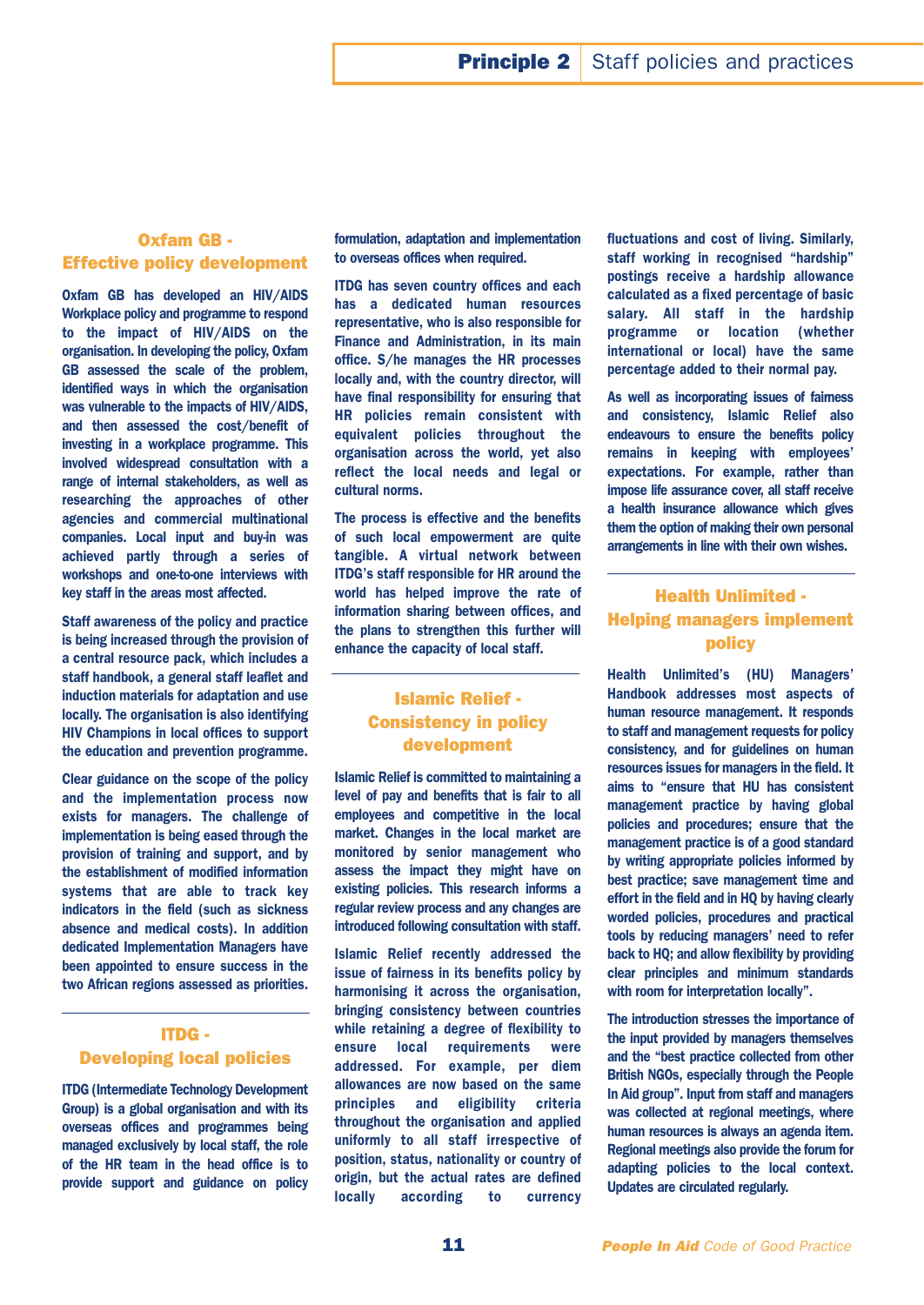# Principle Three

## Managing people

### *Good support, management and leadership of our staff is key to our effectiveness.*

Our staff have a right to expect management which prepares them to do their job so we can, together, achieve our mission. Our management policies, procedures and training equip our managers to prepare and support staff in carrying out their role effectively, to develop their potential and to encourage and recognise good performance.

### *Indicators*

- 1 Relevant training, support and resources are provided to managers to fulfil their responsibilities. Leadership is a part of this training.
- 2 Staff have clear work objectives and performance standards, know whom they report to and what management support they will receive. A mechanism for reviewing staff performance exists and is clearly understood by all staff.
- 3 In assessing performance, managers will adhere to the organisation's procedures and values.
- 4 All staff are aware of grievance and disciplinary procedures.

### *Why is this important?*

Sound people management is a major contributor to programme success. This Principle suggests areas that an agency can address in order to reduce the likelihood of a programme not meeting its objectives.

Although they are often recruited on the basis of competence in a particular discipline, most managers have people management responsibilities. Therefore ensuring they are adequately supported in their role and able to manage effectively is vital. This will usually entail providing them with viable management development and training opportunities, something which Tearfund has successfully offered at grassroots level. Where appropriate, leadership qualities should be nurtured and developed, and World Vision's leadership programme shows how the calibre of programme staff and the quality of the organisation's output can be improved.

For an organisation's mission to be realised effectively, clear objectives and standards, consistent with organisational objectives, are important for both managers and those they manage. The process of monitoring performance helps ensure that staff remain on course to achieve their aims. An effective appraisal or review system by which performance can be assessed assists managers in carrying out their role, and as VSO shows, although they can be complicated to implement, the benefits are obvious.

Objectives and standards are vital, but staff are also entitled to a mechanism for airing grievances. In some countries this "right" is enshrined in law, but even where this is not the case, discipline and grievance procedures are to be welcomed for sound operational reasons as well for the fact that they are a sign of organisational responsiveness and transparency. There may also be rare occasions when a member of staff feels it is in the public's interest to make a complaint about malpractice in the workplace (and this could fall outside the normal scope of a grievance procedure). Developing an organisational "whistleblowing" policy provides an opportunity to help create an atmosphere of openness and trust, in which staff are encouraged to play their part in improving the overall effectiveness of the organisation.

Ultimately, it is the manager's responsibility to manage but their success depends on them being adequately supported. It is human resources specialists who are often best placed to offer them the support to enable them to succeed.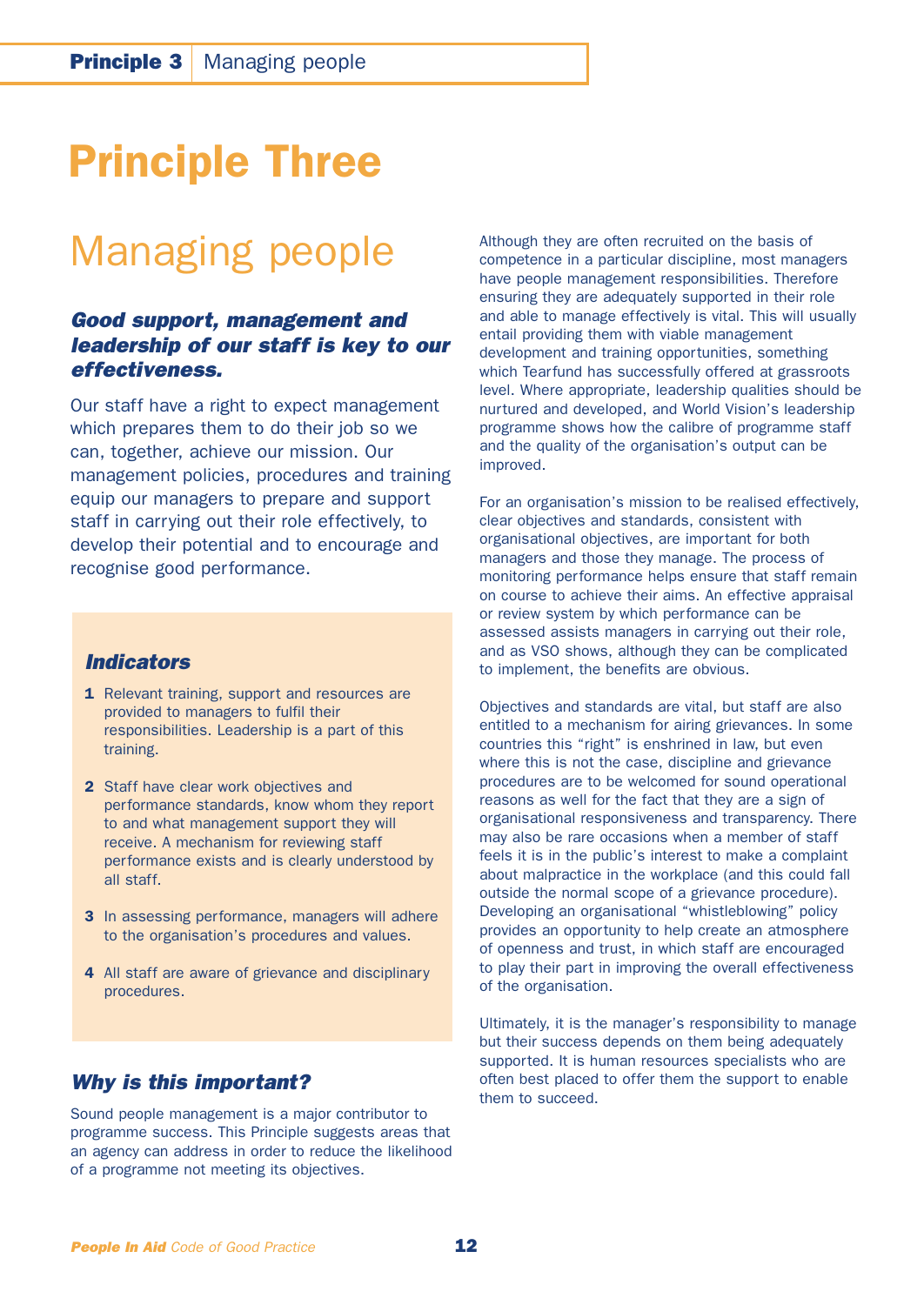### Tearfund - Developing managers

Tearfund works through local partners in around 80 countries. In recent years Tearfund has broadened its disaster management work and so introduced a Disaster Management Development Programme. This aims to strengthen the knowledge, experience and capabilities of existing field managers, equipping them for disaster management work in operational programmes and partner support work. The programme is open to all managers and so far almost half the delegates have been national staff. It was designed by Tearfund's own learning and development specialists around a "cascade" model in which individual participants are encouraged to transfer their learning to others and to their programme.

Tearfund aims to use the programme to develop current and emerging leaders and the first course module - "programme design and planning" - has been validated by the UK's Institute of Leadership and Management. External validation forms part of a formal accreditation process and such recognition assures participants that the content is of a high quality. The remainder of the programme covers aspects of disaster management, generic people and project management together with skills for personal development and developing others.

The first module has been extremely well received. Staff are eager to learn and having had numerous opportunities to apply their enhanced skills they are, in the words of one field co-ordinator based in Sierra Leone, feeling very "fulfilled" and much more confident in their ability to do their jobs.

### World Vision - Pathways to leadership

World Vision developed its global leadership development initiative "Pathways to leadership" in recognition of the fact that competent management of the NGO non-profit sector is an extremely important issue. The initiative is driven by

an acute awareness of the strategic importance of effective leadership at multiple levels, and the scarcity of competent leaders to meet these needs in the developing world.

All World Vision's managers receive a wide range of relevant training and support, but the "Pathways to leadership" programme seeks to develop high-potential leaders in their work with the poor and oppressed and there is a particular focus on cultivating national staff.

The uptake is almost equally split between male and female staff, and the benefits to individuals have been quite tangible, with many remarking on the increased effectiveness of their work as a result of improved skills.

The benefits to the organisation have also been significant. World Vision's recent evaluations suggest that programmes are having a much greater impact on communities. Moreover, the ability to source high calibre leaders from within the organisation is paying dividends, with a large number of course participants promoted to leadership positions.

### VSO - Managing performance

A new appraisal scheme at Voluntary Service Overseas (VSO) means that all UK-based staff have an annual appraisal between March and May, after budgets and organisational objectives have been set for the coming year. The new scheme links these corporate objectives to key objectives set for each employee, each with SMART performance indicators - specific, measurable, achievable, realistic and timely - as well as including discussions around personal and team development plans. Employee progress during the previous year is assessed against the key objectives and also against VSO's brand characteristics. These are, in essence, behavioural competencies linked to VSO values and include "professional", "passionate", "empowering", "collaborative" and "openness to learning".

The benefits of the new scheme include improved individual and organisational performance, improved dialogue and support between staff and their managers and better individual and organisational staff development.

For both appraising managers and staff being appraised, VSO provides annual workshops on the skills of appraisal, including feedback skills, and how to get the most out of the process.

VSO's intention is to extend the core principles of the scheme to all staff working in their programme offices. These will be considered carefully to ensure that there is a good cross-cultural "fit" and where necessary they will be adapted to meet different cultural needs.

#### Norwegian Refugee Council - Code of Conduct

The Norwegian Refugee Council (NRC) has revised its Code of Conduct. This provides managers and staff with clear guidelines on behaviour during their employment.

The Code of Conduct ensures that staff are aware of their professional responsibilities when on an international posting. It covers general points, such as "upholding the highest standards of competence, efficiency and integrity" through to more specific issues, such as complying with local safety directions and a responsibility to update oneself when changes are made. It acts as a reference during the selection process and during briefing/induction, as well as serving as a guide for managers during regular performance review meetings with staff.

The themes covered in the Code of Conduct result from in-depth discussion inside the agency, and NRC's emphasis now is on training managers in how to deal with difficult and sensitive issues or allegations appropriately.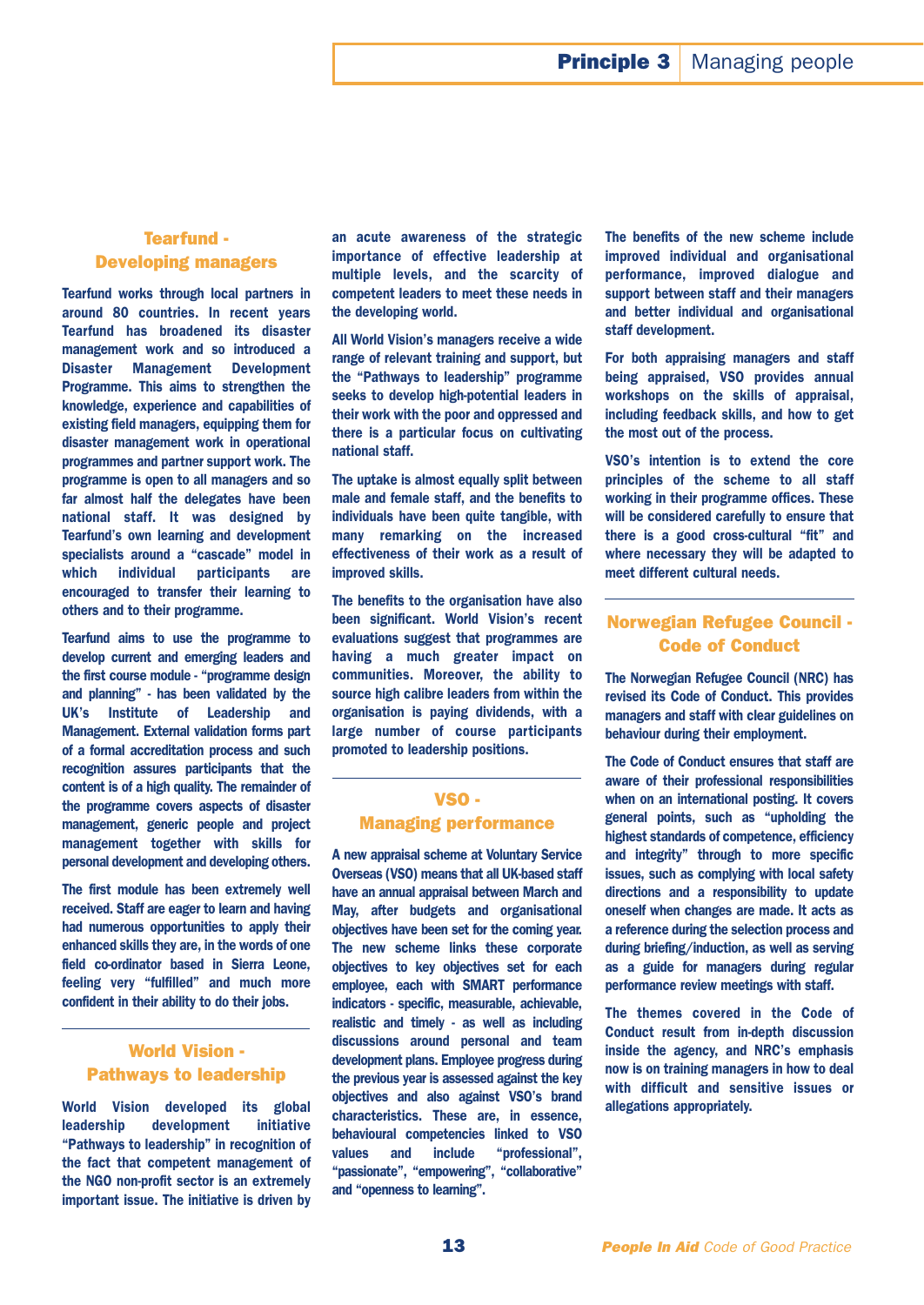# Principle Four

### Consultation and communication

### *Dialogue with staff on matters likely to affect their employment enhances the quality and effectiveness of our policies and practices.*

We recognise that effective development, implementation and monitoring of human resources policies and practices rely on appropriate consultation and communication with the people who work for us. We aim to include all staff, whether salaried or contract, and volunteers in these processes.

### *Indicators*

- 1 Staff are informed and adequately consulted when we develop or review human resources policies or practices that affect them.
- 2 Managers and staff understand the scope of consultation and how to participate, individually or collectively.

### *Why is this important?*

With staff and volunteers often spread over a wide geographic area, participation can sometimes cause something of a headache. Yet staff perform best when they are involved in decisions that affect them, and therefore any mechanism that encourages communication and consultation is to be welcomed.

Communication involves the interchange of ideas, and consultation is the process by which managers and staff (or their representatives) jointly examine issues before decisions are agreed.

When any changes are being made or actions taken that affect staff, then staff should be consulted appropriately and have an opportunity of individually or collectively making their views known to management. Indeed, in many countries this is their legal right. However, it makes good sense irrespective of location, and the fact that staff are being asked their views can, in itself, be motivational. It is also in keeping with participatory and accountable working practices which are common place in the sector.

Mechanisms such as the social audit process used by the People In Aid Code can act as a useful tool for engaging staff and improving communication, but there are a variety of other methods and techniques for consultation, ranging from direct dialogue through to full staff representation in the form of a recognised trade union.

The case study on the IHE and RedR merger demonstrates the importance of effective and ongoing dialogue and shows what it can achieve. The example from Amnesty International shows the benefits of involving staff in the process of organisational change.

Human resources policies informed by a process of consultation with staff stand more chance of being understood and effectively adopted.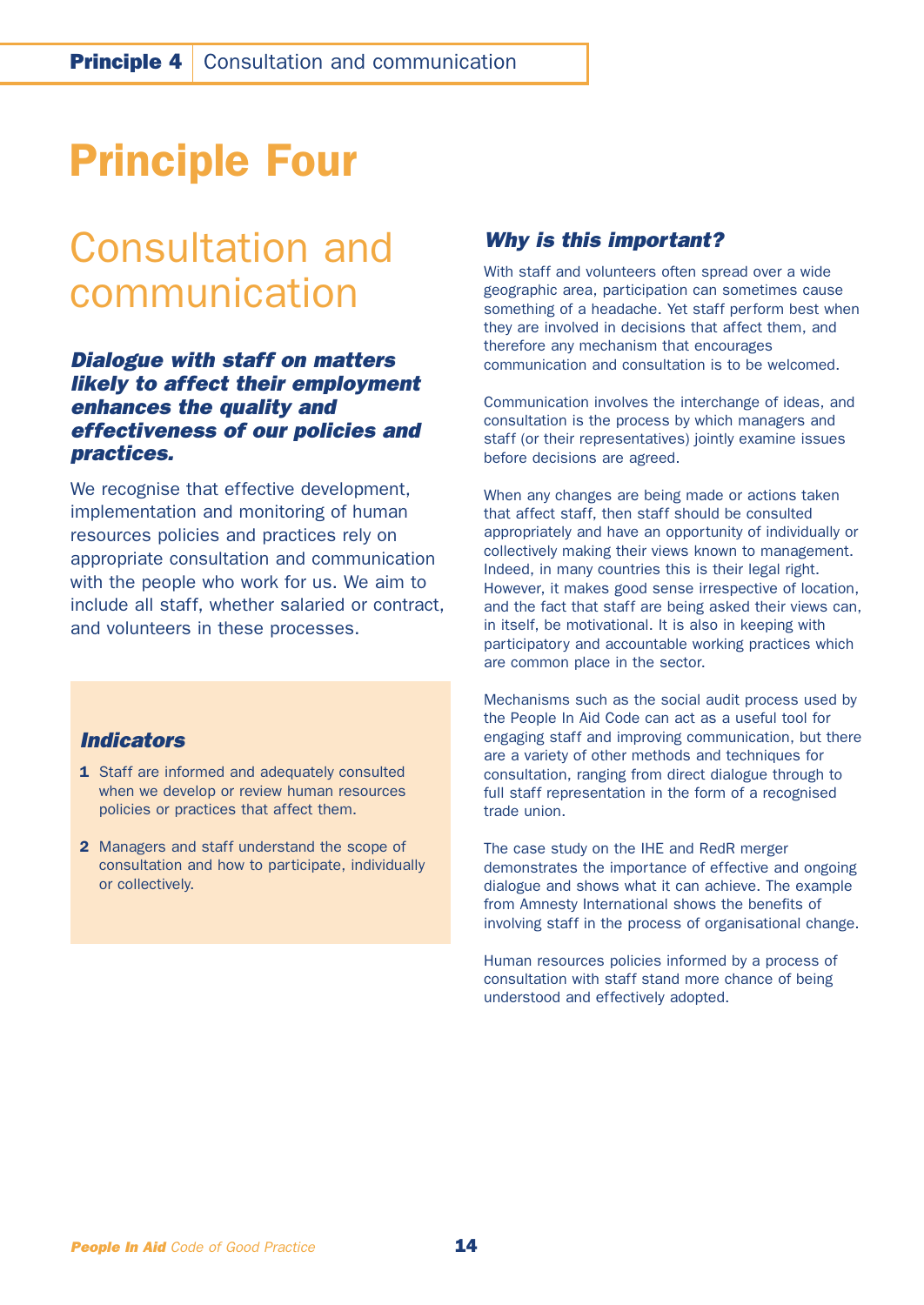### INF - Meaningful dialogue

The International Nepal Fellowship (INF) has around 60 expatriates and more than 450 local staff working on a number of projects spread throughout west and midwest Nepal.

The size of the organisation, and the physical distances that separate staff (up to 600km) pose particular difficulties when dealing with issues that require comprehensive consultation and communication. Yet INF is committed to effective and meaningful employee participation, as demonstrated by the way it reviews the terms and conditions for national staff each year (part of the employee procedures manual revision process).

The annual review starts in January with an invitation for proposals for change going out to staff and their union, and ends with the beginning of the Nepali financial year in July. Over the consultation period, all staff are able to give their views, and the dialogue involves managers, the union and human resources staff. Virtual meetings and exchanges of information are successfully combined with face-to-face meetings, and the final recommendations from nominated staff representatives are presented to board directors for approval prior to implementation. Completing the process with the Board's sign off underlines a commitment to open communication at all levels of the organisation. Ensuring all staff and volunteers have a voice is not only in keeping with the organisation's values but also contributes to employee satisfaction.

### IHE & RedR - Consultation – an ongoing process

After a year of discussions, IHE (the International Health Exchange) and RedR entered into a full and successful merger.

From the outset both agencies agreed that the process had to be as transparent as possible. Information was shared openly

which made it easier for staff to cope with the inevitable uncertainty; drafts of communications to internal and external stakeholders were also shared for comment prior to formal release to ensure consistency and clarity. Both parties worked through a staff representative and regular meetings were held to ensure open and transparent communication. Fortunately no staff posts were placed at risk by the merger and discussions therefore focused around staff's current position and their future prospects within the merged organisation.

Both parties agreed that involving an HR professional would ensure that legal obligations towards staff were met throughout the consultation and merger process and a member of the RedR board was selected for this role. IHE's well developed and comprehensive employment procedures manual also helped provide a sound framework for the change process and as a result is being incorporated within the new entity's management system.

A "staff merger working group" is charged with managing the ongoing integration of the two organisational cultures, systems and business processes, and their work is monitored by the "joint trustees merger monitoring group", which comprises three trustees from each board.

#### Amnesty International - A consultative approach

Amnesty International grew in a fairly unplanned way from a small informal network of dedicated people into a much larger and more complex organisation with all the associated implications in terms of planning, management and hierarchies.

Stakeholder dissatisfaction with the fact that the management infrastructure had not kept pace with global growth and decentralisation prompted a worldwide review of staff management.

Senior staff initiated a consultative approach, enabling any member of staff to share concerns and to offer practical solutions via the intranet. Three months were spent simply listening to as many people as possible at headquarters and around the world. Then came diagnostic presentations offering an evolving process of consultation and debate to key stakeholders. The whole review process endeavoured to create space and opportunity for staff to try new ways of problem solving and to contribute ideas.

There was an immediate improvement of morale in the short term and a new and positive framework was set with the main trade union. Confidence and enthusiasm for change is apparent. This led to increased expectations, which Amnesty is meeting with a significant investment in human resources and in the application of innovative approaches to strategic and operational planning.

### People In Aid - Encouraging dialogue

When the People In Aid Code was first launched the sector agreed that as a part of its accountability to staff, a process for verifying implementation was necessary. Social audit, an accountability tool (see page 23), was judged to be closest to values commonly found in the sector in that it is a participatory and transparent process.

Social audit allows organisations to gain a clearer picture of how their stakeholders view them and build more beneficial relationships with them. It helps them to anticipate concerns the stakeholders have, manage consequential risks and let stakeholders know how they are performing.

With the People In Aid Code, the main stakeholders are staff and volunteers. All agencies which have used social audit to implement the Code have used surveys or focus groups to work with their staff and benefit from their input. One agency piloting the process summed up the views of many: "The greater level of consultation which resulted from engaging in the [implementation] process was welcomed by staff."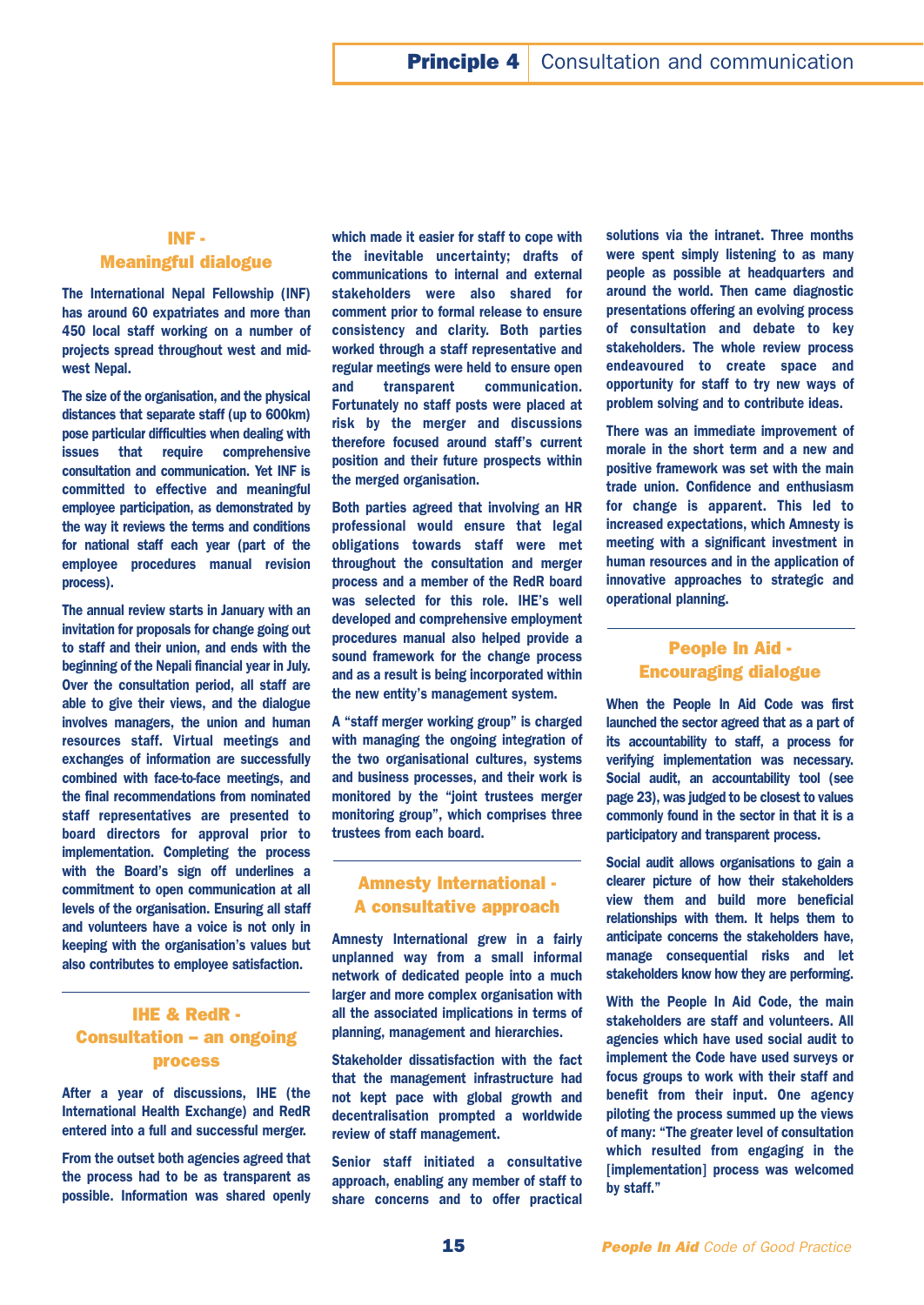# Principle Five

### Recruitment and selection

### *Our policies and practices aim to attract and select a diverse workforce with the skills and capabilities to fulfil our requirements.*

Our recruitment and selection process tells candidates about our agency. How we recruit and select our staff significantly influences how effective they are in fulfilling our objectives.

### *Indicators*

- 1 Written policies and procedures outline how staff are recruited and selected to positions in our organisation.
- 2 Recruitment methods aim to attract the widest pool of suitably qualified candidates.
- 3 Our selection process is fair, transparent and consistent to ensure the most appropriate person is appointed.
- 4 Appropriate documentation is maintained and responses are given to candidates regarding their selection/non-selection to posts. We will provide feedback if necessary.
- **5** The effectiveness and fairness of our recruitment and selection procedures are monitored.

### *Why is this important?*

Getting the right person in the right place at the right time remains the key objective in any recruitment process. Every aidworker can recount the untold consequences of getting it wrong, and mistakes in recruitment are often expensive as well as potentially damaging both to the individuals and to the reputation and activities of the organisations themselves.

The importance of sound recruitment is such that it now appears in its own right as a Principle within this revised Code. The existence of a recruitment policy outlining a process which is both legally compliant and also in keeping with good practice regarding transparency and fairness is essential; further, it moves away from the traditional reliance on "word-ofmouth" recommendations and closed networks, which is to be welcomed. Together with an appropriate monitoring mechanism, this approach will help ensure that there is no unfair discrimination. ACORD's approach may not suit every agency, but it clearly responds to a need it has identified and is helping the organisation make effective recruitment decisions. Providing reasonable feedback to applicants is important. It is not only a matter of good etiquette but is crucial in the drive to eliminate unfair discrimination and, needless to say, the legal consequences of unfair discrimination are costly and likely to severely damage an agency's reputation.

The indicators outline the areas in which agencies can take steps to mitigate identified risks. Specific responses to consider might include reviewing processes related to job design, job descriptions, advertising methods, selection methods and the training of interview panel members. Human resources practitioners have a key role to play in ensuring recruitment policies and procedures remain effective and up to date, and they have a large responsibility in ensuring recruiting managers are adequately equipped and trained to fulfil their responsibilities. From the case studies below it is evident that these responsibilities are taken very seriously indeed, and they suggest that recruitment should figure prominently in any organisation's risk management strategy.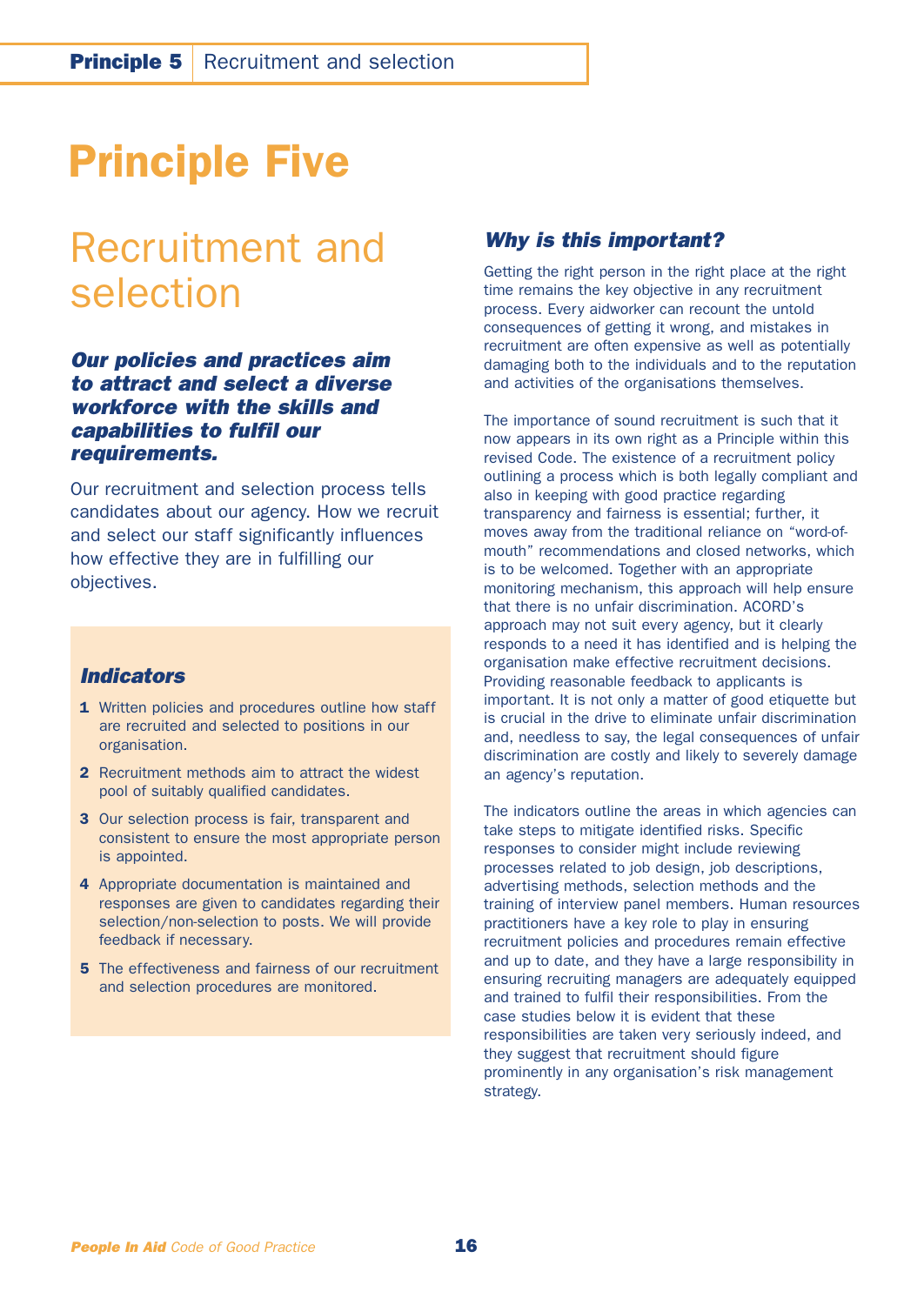### Save the Children UK - Effective recruitment and selection procedures

Save the Children UK recruits hundreds of people each year through its London office, many of whom will go on to have contact with children and young people. Incorporating robust and successful child protection measures in its recruitment procedures is given absolute priority.

One particular challenge is vetting applicants who have lived or worked in countries where reliable criminal record or police checks are unobtainable. In such cases, alternative means of checking suitability are required.

Some of the steps introduced include rigorously checking the employment history of short-listed candidates, ensuring they have submitted signed application and disclosure of conviction forms and that their identity is checked at interview.

Interview panels always include at least one interviewer trained to screen for child protection concerns, and candidates must answer specific questions relating to child protection, which are drawn up with guidance from the organisation's child protection manager.

Before confirming any offer of employment, at least two (usually three) satisfactory references must be received with a reference from the previous line manager a pre-requisite. All references are verified, a process which involves telephoning the referee and confirming the authenticity of the reference.

Save the Children publicly declares its commitment to protecting children and young people from abuse and emphasises that appropriate checks will be carried out on all applicants. Where this does not deter those deemed "unsuited to work with children and young people" from applying for jobs, the robust procedures provide a comprehensive safeguard.

### Terre des Hommes - Consistency in recruitment

Terre des Hommes developed a comprehensive recruitment and selection policy and procedures following consultation with managers in a range of Terre des Hommes country programmes. The result is a framework for recruitment and selection which is consistent with best practice and allows for adaptation to the local legal and cultural contexts.

Training to support local managers implementing the policy was piloted in Egypt and is now being rolled out to the rest of the organisation. The impact on programmes in Egypt, Ethiopia and Afghanistan has already been reported as positive and this can be attributed to empowered local managers with enhanced skills making fair and effective recruitment decisions based on written policies and procedures.

Recruitment of all senior-level programme staff is monitored closely. Vacant posts are carefully reviewed in consultation with the head office and interview panels always include an independent and objective interviewer. Short-listing is undertaken on the basis of competencies alone (personal data is removed beforehand) and the interview is also primarily competency-based. The organisational development director reviews all supporting notes and interview documentation to ratify the whole selection process for fairness and consistency prior to an offer of employment being confirmed. A member of the panel then communicates the panel's decision to all interviewed candidates and feedback is given where requested.

#### ACORD - Monitoring recruitment

The Agency for Co-operation and Research in Development (ACORD) has around 500 staff working for social justice and development alongside some of the poorest and most disadvantaged people in 17 countries throughout Africa.

A period of intense organisational change (culminating with the re-location of the headquarters to Nairobi during 2003) encouraged a review of organisation-wide policies and initiatives. Among these was the successful introduction of measures to meet the agency's commitment to fair, transparent and consistent recruitment, which was a challenge for an organisation whose individual country programmes have developed quite autonomously over many years.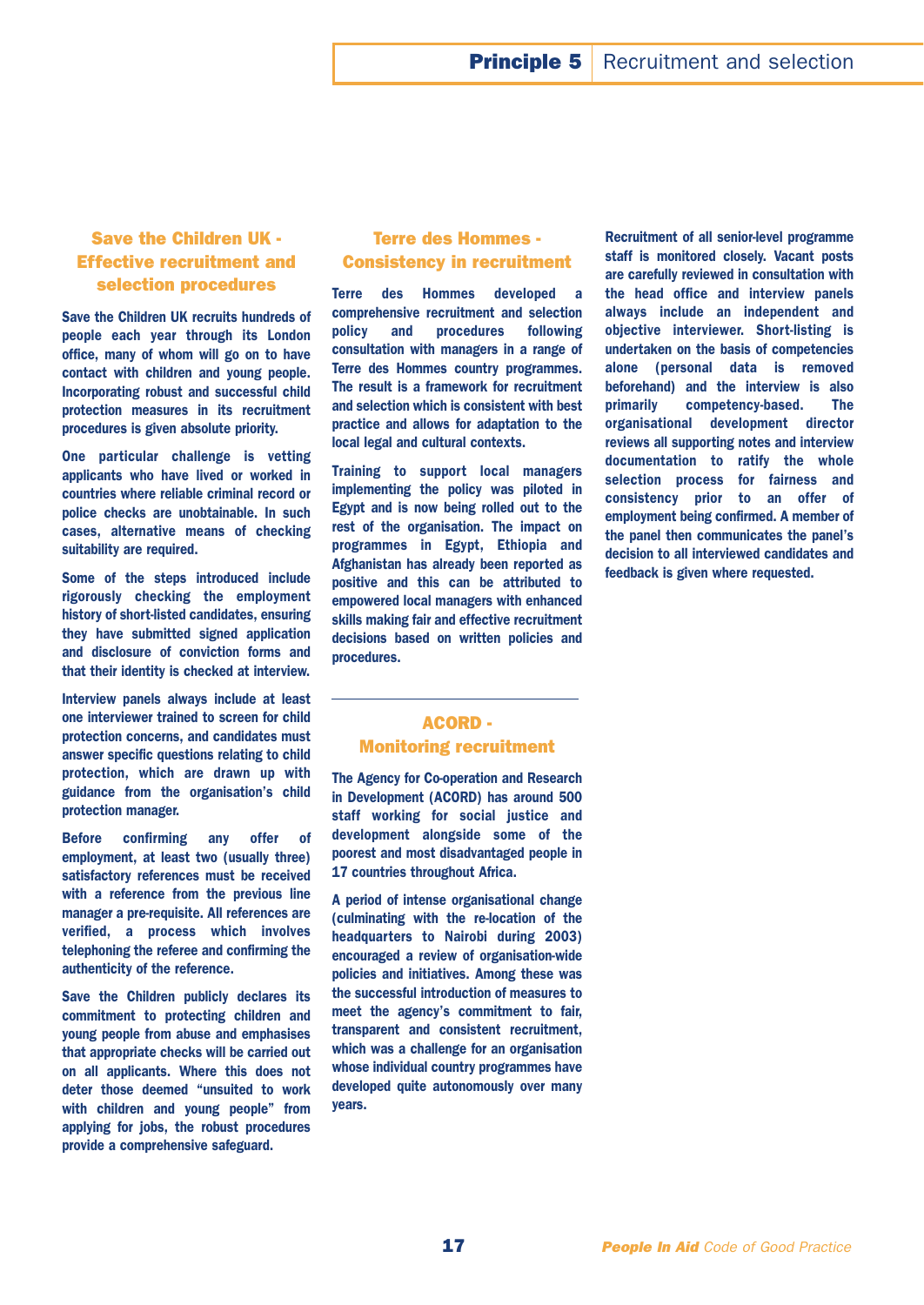# Principle Six

### Learning, training and development

### *Learning, training and staff development are promoted throughout the organisation.*

We recognise the importance of relevant training, development and learning opportunities, both personal and professional, to help staff work effectively and professionally. We aim to instil a culture of learning in the organisation so that we and the staff can share our learning and develop together.

### *Indicators*

- 1 Adequate induction, and briefing specific to each role, is given to all staff.
- 2 Written policies outline the training, development and learning opportunities staff can expect from the organisation.
- **3** Plans and budgets are explicit about training provision. Relevant training is provided to all staff.
- 4 Managers know how to assess the learning needs of staff so they can facilitate individual development. Where appropriate training and development will be linked to external qualifications.
- 5 The methods we have in place to monitor learning and training ensure that the organisation also learns. They also monitor the effectiveness of learning and training in meeting organisational and programme aims as well as staff expectations of fairness and transparency.

### *Why is this important?*

An agency's ability to meet its goals and objectives is significantly enhanced by an investment in learning. For success to be sustained, learning must be a part of the agency's culture and firmly rooted in management systems.

People In Aid's research has shown that learning, training and development often receive a low priority, most commonly due to either limited or restricted financial resources or lack of time.

Learning relates to the continuous process of acquiring knowledge, skills, abilities or attitudes. Oxfam Australia uses this approach to learning from its staff. Learning can include both formal and informal approaches to developing knowledge, skills and behaviours and it can be individual, team or project-based. Training and development are both part of the learning process.

In organisations where international staff have benefited from learning and training opportunities, the same has not always been the case for host country staff. Yet as the UNHCR example testifies, learning benefits the organisation as a whole and not only increases individual contributions but can have a positive impact on morale, too.

The British Red Cross confirms that staff development is about realising potential, both for the agency and for the individual concerned. It equips both parties to respond to the challenges of a rapidly changing working environment. And in a sector where career paths are not always clear, an appropriate link to an external qualification can form a vital component of an individual's personal development plan.

Training and development has to be integrated with effective management systems and procedures. The process of identifying and analysing training needs is crucial and influences an organisation's training and development strategy. Equally important is to ensure that all staff can and do allocate time for training. TransAid, an agency tackling poverty through practical transport and logistics solutions, realised this at an early stage in the organisation's life. In addition to ensuring training and development is integral to their appraisal system, they also took steps to incorporate the planning and scheduling of learning and development within workplans.

Providing individuals with appropriate training or support is wholly consistent with the need to make the maximum use of the expertise and resources they bring to the organisation. Now, and increasingly in the future, an organisation's effectiveness will depend on its capacity to develop its staff, and its own ability to learn.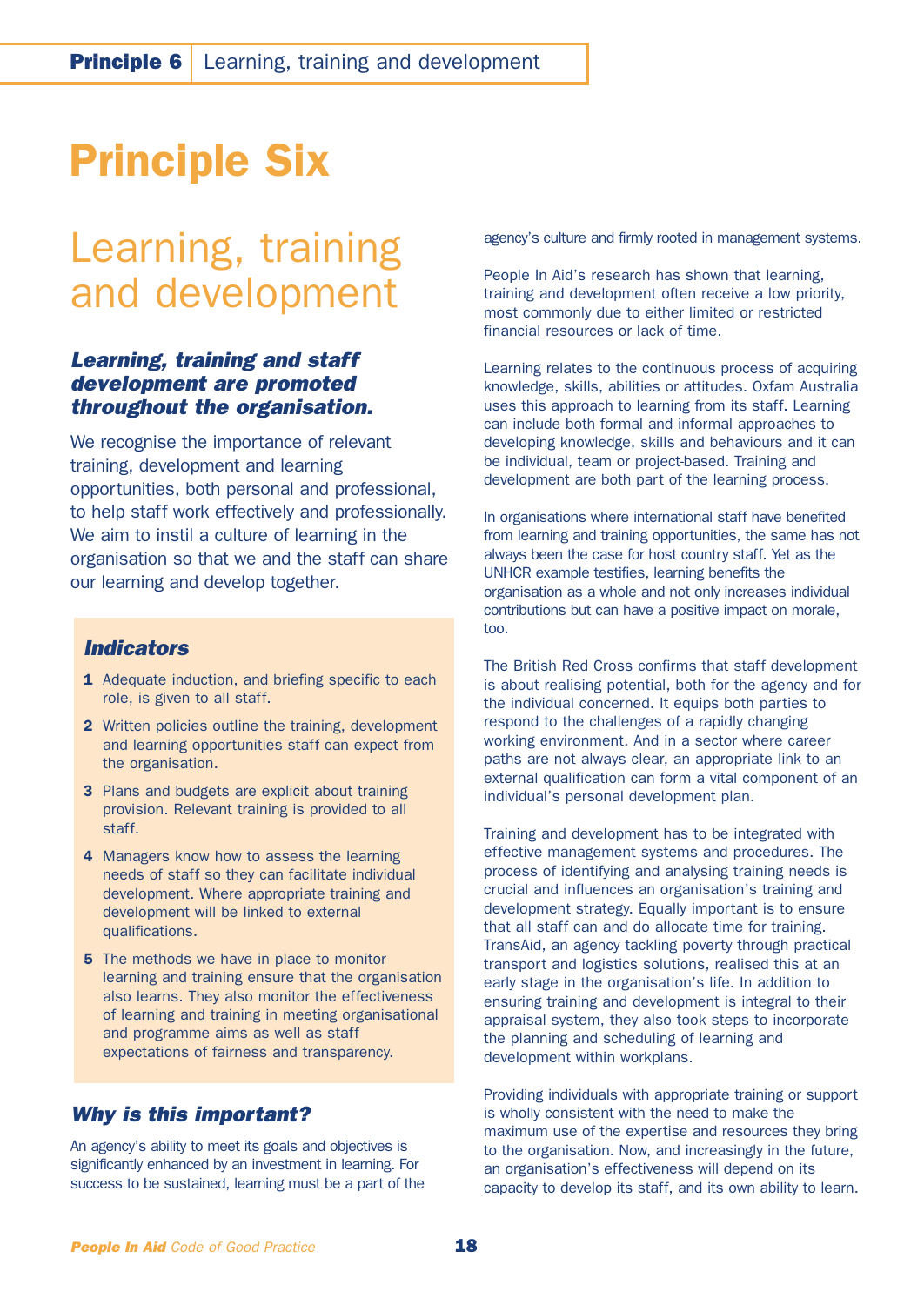### UNHCR - A strategic approach to learning

For the office of the United Nations High Commissioner for Refugees (UNHCR), with 6,000 staff based across 280 offices in 120 countries, staff access to learning opportunities is a major challenge. A realisation that conventional training workshops were neither effective nor sustainable in encouraging learning, resulted in a strategic shift that brought learning to the workplace and the learners.

UNHCR has supported this strategic shift in a number of ways. Since 1999, 20% of its staff development budget has been allocated to the field offices who are empowered to identify their specific learning needs and identify local solutions. On-the-job learning (for example, coaching, shadowing, action learning, guided missions) is encouraged. From its headquarters in Geneva, training providers in the various subject areas are converting or redesigning training workshops into distance learning modules or blending self-study elements and workplace application with the face-to-face events to create 9-month learning programmes. E-learning was introduced in early 2003 with on-line courses in management. personal effectiveness and communications skills. Where the subject matter warrants (staff safety, induction and supply chain), UNHCR has developed interactive learning CD-Roms in-house. There remains a need to develop more tools for self-directed learning (self-study guides, coaching guides, job aids) in a number of UNHCRspecific subject areas and to reinforce the important role of all supervisors to more proactively facilitate the learning of their staff.

The adjustment has been surprisingly well accepted, particularly in the field offices where lack of access to learning opportunities was a source of frustration. Skills development is all the more important as offices expand and contract with refugee influxes. While learning activities must match organisational needs we should not ignore the fact that capacity building of locally recruited staff is also an organisational obligation.

### Oxfam Australia - Organisational learning

At Oxfam Community Aid Abroad (Oxfam Australia) the debriefing process assists organisational learning and is helping increase the impact of programmes and improve conditions for future employees.

While debriefing is beneficial to the individual staff member, it also enables Oxfam Australia to address any issues that require action from an organisational perspective.

In particular, the learning from the assessment and analysis of debriefing returned staff from Oxfam Australia's East Timor emergency response has been substantial. Feedback has led to recommendations made at field, head office and policy level, resulting in a number of changes being made, for example in recruitment processes and the housing and accommodation policy.

A two-stage debriefing process (incountry, and with a representative from international human resources) ensures a focus on work-related and management issues as well as general human resources topics, such as recruitment, health-related issues and the individual's personal development. Matters relating to the individual are followed through, relevant feedback on organisational issues is collated and the trends or key points are regularly shared with management at appropriate intervals.

#### British Red Cross - Induction and training

Ensuring that all delegates are fully prepared before a Red Cross mission is critical to enabling them to be effective in their roles. At British Red Cross (BRCS) this starts with a compulsory eight-day induction course, held annually and covering the Red Cross context together with the basics of International Humanitarian Law, cultural sensitivity, stress management and security awareness.

Written documentation is then issued as part of the pre-mission briefing process, followed by face-to-face briefings with the desk officer responsible for the country of posting, technical advisors, the international personnel team plus a medical review. These comprehensive briefings are normally supplemented by further briefings in Geneva (by the International Committee of the Red Cross or the Federation) and in the field.

Preparation does not stop once someone is on mission. BRCS has a written training and development policy that outlines opportunities delegates can expect to receive. Delegates are encouraged to review their training and development requirements through their appraisal, post-mission debriefs, and professional development plans. A training panel is responsible for approving individual requests or management recommendations for both internal and external training. Where appropriate, external courses or academic study, with recognised qualifications, are encouraged. BRCS also runs specific courses, such as security or project management, which are planned and budgeted a year in advance.

BRCS also acknowledges alternative ways of learning by developing possible traineeships and mentoring schemes, for example.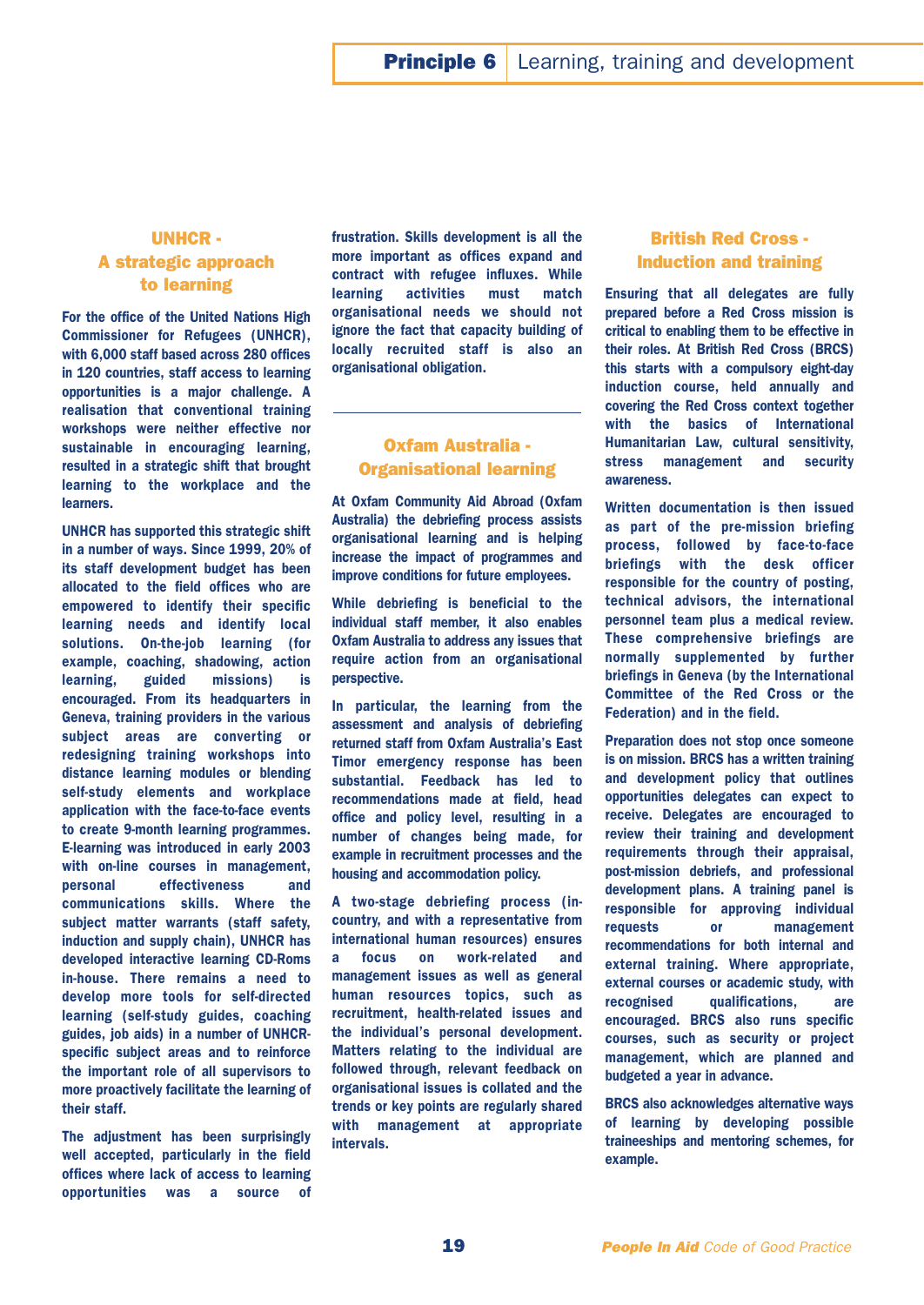# Principle Seven

### Health, safety and security

### *The security, good health and safety of our staff are a prime responsibility of our organisation.*

We recognise that the work of relief and development agencies often places great demands on staff in conditions of complexity and risk. We have a duty of care to ensure the physical and emotional well-being of our staff before, during and on completion of their period of work with us.

### *Why is this important?*

In both relief and development work, stressful and risky situations are inevitable. Yet there is much that can be done to mitigate the risks of illness, injury, stress, burnout or worse to staff and dependants. Employing organisations should ensure that the security, health and safety of all staff is appropriately protected as much as possible and that measures are in place for their ongoing well-being. This will require significant thought and planning on the part of managers, with the recognition that improving security for staff may come at additional project costs. Maintaining the safety of staff is paramount. Cost must be considered, but the primary objective is ensuring staff are able to deliver the services agencies require in the most challenging environments.

As the case studies from CARE, Mission East, Malteser and CARITAS highlight, ways of addressing security, stress management and work-life balance include developing specific initiatives or employee assistance programmes, introducing effective rest and relaxation policies, or improving briefings and enhancing the overall level of communication.

Principle Seven is often considered the most important in the Code. While there is no hierarchy of importance among the principles, it is nonetheless true that

### *Indicators*

- 1 Written policies are available to staff on security. individual health, care and support, health and safety.
- 2 Programme plans include written assessment of security, travel and health risks specific to the country or region, reviewed at appropriate intervals.
- 3 Before an international assignment all staff receive health clearance. In addition they and accompanying dependents receive verbal and written briefing on all risks relevant to the role to be undertaken, and the measures in place to mitigate those risks, including insurance. Agency obligations and individual responsibilities in relation to possible risks are clearly communicated. Briefings are updated when new equipment, procedures or risks are identified.
- 4 Security plans, with evacuation procedures, are reviewed regularly.
- **5** Records are maintained of work-related injuries, sickness, accidents and fatalities, and are monitored to help assess and reduce future risk to staff.
- 6 Workplans do not require more hours work than are set out in individual contracts. Time off and leave periods, based on written policies, are mandatory.
- **7** All staff have a debriefing or exit interview at the end of any contract or assignment. Health checks, personal counselling and careers advice are available. Managers are trained to ensure these services are provided.
- 8 In the case of staff on emergency rosters, managers should ensure that health clearance, immunisations and procedures for obtaining the correct prophylaxes and other essential supplies are arranged well in advance.

implementing this one will make a significant contribution towards satisfying the rigours of your agency's risk management strategy. This is because it explicitly addresses the impact of agency activity on the daily lives and working environment of each and every worker, highlighting the duty of care agencies have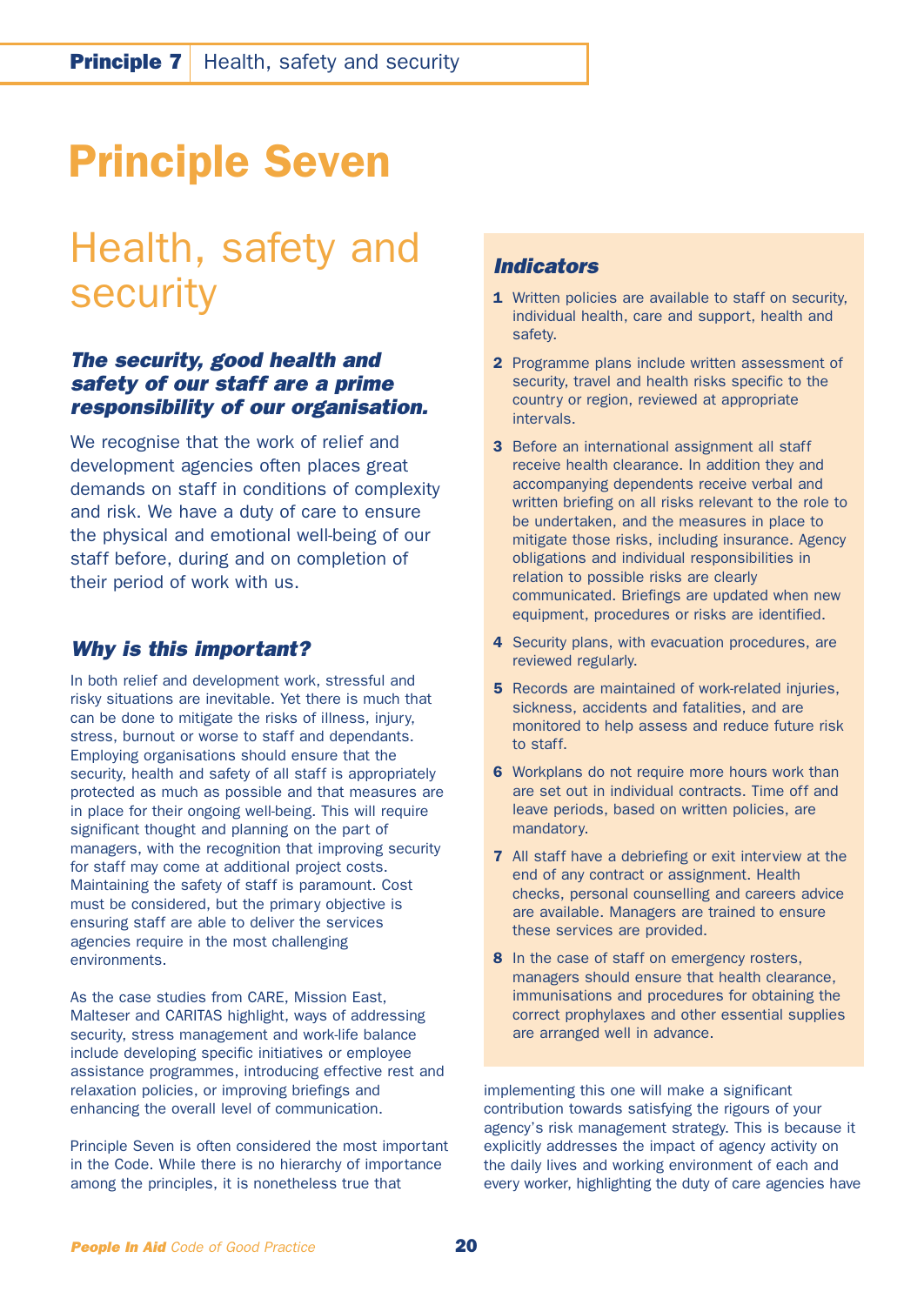as employers. In addition staff must be aware of their individual responsibility to manage their own safety and well-being by following security guidelines and procedures or protocols. Compliance is necessary in order to protect themselves and colleagues but also to maintain the integrity and reputation of their programme. Aside from any external impetus, the fact remains that agencies in this sector share an ethic that emphasises universal health, wealth and humanitarian values. Endorsing the Code demonstrates that an agency includes its staff within those institutional values too.

### CARITAS Europa - Planning for emergencies

CARITAS Europa (CE) is part of the international confederation of Catholic relief, development and social service organisations, which work in 198 countries to alleviate poverty and suffering.

In a major crisis, CE's Emergency Response and Support Teams are often among the first to arrive on the scene, and this is to a large extent due to the careful attention paid to emergency planning.

When news of a crisis reaches the head office, available staff are identified and selected from a regularly-updated database, and are then comprehensively briefed before mobilisation and in more detail upon arrival in the country of posting.

To speed up the mobilisation of emergency staff, CE ensures those on the database receive regular emergency response training. This includes International Humanitarian Law, security procedures, team-building, trauma counselling, minimum standards in emergency response, as well as financial and project management.

Staff that travel, or are likely to travel, internationally are kept up to date with their inoculations and have a compulsory annual or biannual medical check-up, according to the policy of the individual CE member organisation. This does not preclude the need for an appropriate health check and briefing prior to mobilisation but it does reduce the time

spent on activities that could have been undertaken previously.

### Centre for Humanitarian Psychology - Dealing with stress

Some of the stress experienced by field staff comes from isolation, such as for geographical reasons, the type of mission, conflicts in the team or curfew restrictions. The personal make-up of the humanitarian worker can lead to a feeling of loneliness, even if working in a huge refugee camp in a large team of coworkers. To compound the situation, individuals may feel unable to share their difficulties with the team or the managers, perhaps for personal reasons or perhaps because the mechanism for them to do so is somehow lacking, and they thus "soldier on" as "walking wounded".

The Center for Humanitarian Psychology (CHP) addressed the problem through a free and confidential support service with a team of three psychologists who have field experience. More than 400 people made contact via email or phone last year, although half were callers primarily seeking reassurance in their situations. A small number actually presented with signs of Post-Traumatic Stress Disorder (PTSD) and were advised that they should seek professional support immediately.

The CHP says the cases it has dealt with "clearly demonstrate that organisations have a huge responsibility towards staff well-being, especially as staff near the end of their contracts when effective debriefing is essential".

### Mission East - Managing security

In Afghanistan, Mission East's Country Director found that a constant dialogue with both national and international staff was essential for effectively managing security. In late 2001 and during 2002, the working context was characterised by instability and insecurity. Situations changed extremely rapidly and agencies had to be able to respond appropriately.

Mission East worked in the north east of Afghanistan, some distance from the capital Kabul. The organisation's security policy and guidelines were adapted to the local context at the outset. To mainstream a security awareness within the whole team, all staff received comprehensive and participatory training on security and staff safety. Decision trees, scenario planning and role-playing helped individuals to think and plan laterally. Great efforts were made to embed this security awareness within routine operations and every individual was required to participate in security discussions. To overcome an initial reluctance in sharing information, the country director would make a point of meeting with all staff at the end of each day and these informal team meetings provided an extremely valuable forum for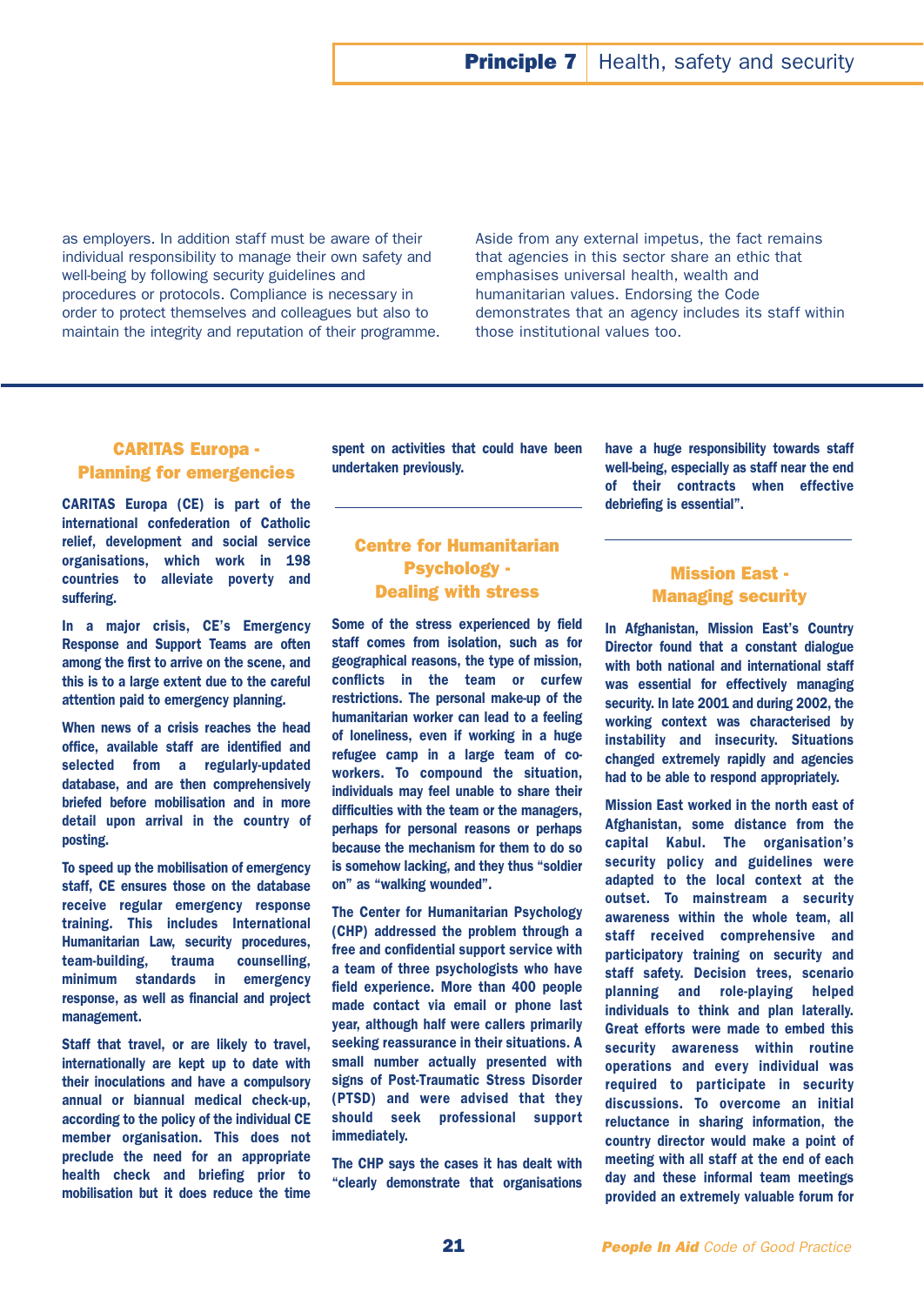sharing a wide range of information that impacted on security management. Staff quickly realised that even what appeared to be basic information or what might be considered a trivial or one-off incident was relevant and needed to be shared with colleagues, management and even other NGOs working in the area.

### CARE Canada - Psycho-social counselling

C3 is a CARE-Canada initiated project, triggered by experiences in Rwanda, now run for the agency by a human resources consultancy. It is a psycho-social counselling program offered to staff being deployed into high-risk areas, as well as for critical incidents. A small roster of psycho-social counsellors from across the world, with different specialities and language skills, offer staff pre-deployment briefings, in-country support and debriefings. The programme also offers training sessions to country directors and HR professionals to help them detect warning signs for burnout and depression.

During critical incidents, counsellors are made available to staff. For missioncritical or multi-victim incidents counsellors are deployed to the scene. Otherwise, and for longer-term support, individuals are referred to local service providers. Families are also given appropriate personal support when required.

### International Committee of the Red Cross - Preparing staff for stress

"The Missing" project is an extremely important piece of work for the International Committee of the Red Cross and one of the outcomes has been the development of guidelines for all those working with families of those who have disappeared during conflict or for another reason.

The guidelines highlight the fundamental responsibility agencies have in training and supporting their staff (who are working with such families), and recognise that staff and volunteers may themselves also become victims as a result of the stress they suffer during the course of their work.

The guidelines insist that all fieldwork be preceded by comprehensive briefings by experts with local knowledge and experience of local culture and traditions. In addition to specific training required for the job they perform, all staff will be trained in the psychological reactions trauma victims may suffer, and on the ways in which they themselves can avoid secondary traumatisation. Teams will be regularly debriefed, and while in the field, continuous supervision together with ongoing support will help staff deal with particular problems. It is intended that these guidelines will go a significant way towards minimising the risk of staff becoming traumatised or suffering burnout.

### Malteser Hilfsdienst - Debriefings and exit interviews

At Malteser Hilfsdienst, a German relief agency, debriefing is part of a continuous process of communication rather than an activity confined solely to the end of the contract, although in keeping with good practice all international staff are required to pass through the head office for debriefing and an exit interview when their contract has ended. While the agency is concerned that this process be perceived less as "supervision", the principle of regular and open communication throughout the employment contract helps the organisation identify and deal with issues affecting the security, health and safety of this category of staff in a timely manner.

Regular contact between field staff and desk officers in the head office is supplemented by regular visits by the desk officer to the field. A process of regular and open communication, together with a strict enforcement of regular leave (and rest and relaxation periods where appropriate), helps the organisation to identify stress or health issues affecting international staff before the debriefing stage and take action before unmanageable problems develop. When it becomes evident that an individual requires medical attention or additional support, a medical professional at head office assumes the responsibility of coordinating further assistance. Local staff benefit from the open and transparent communications and in many of Malteser's country programmes also receive exit interviews and debriefings.

#### *Prioritising Principle Seven*

InterHealth says: "In our work as health advisor to many international aid agencies, we daily see the dire consequences to individuals and agencies when health related issues and work-life balance are not given top priority. We strongly encourage all agencies to adhere robustly to Principle Seven. This will help to avoid preventable problems and should they occur, will minimise their impact."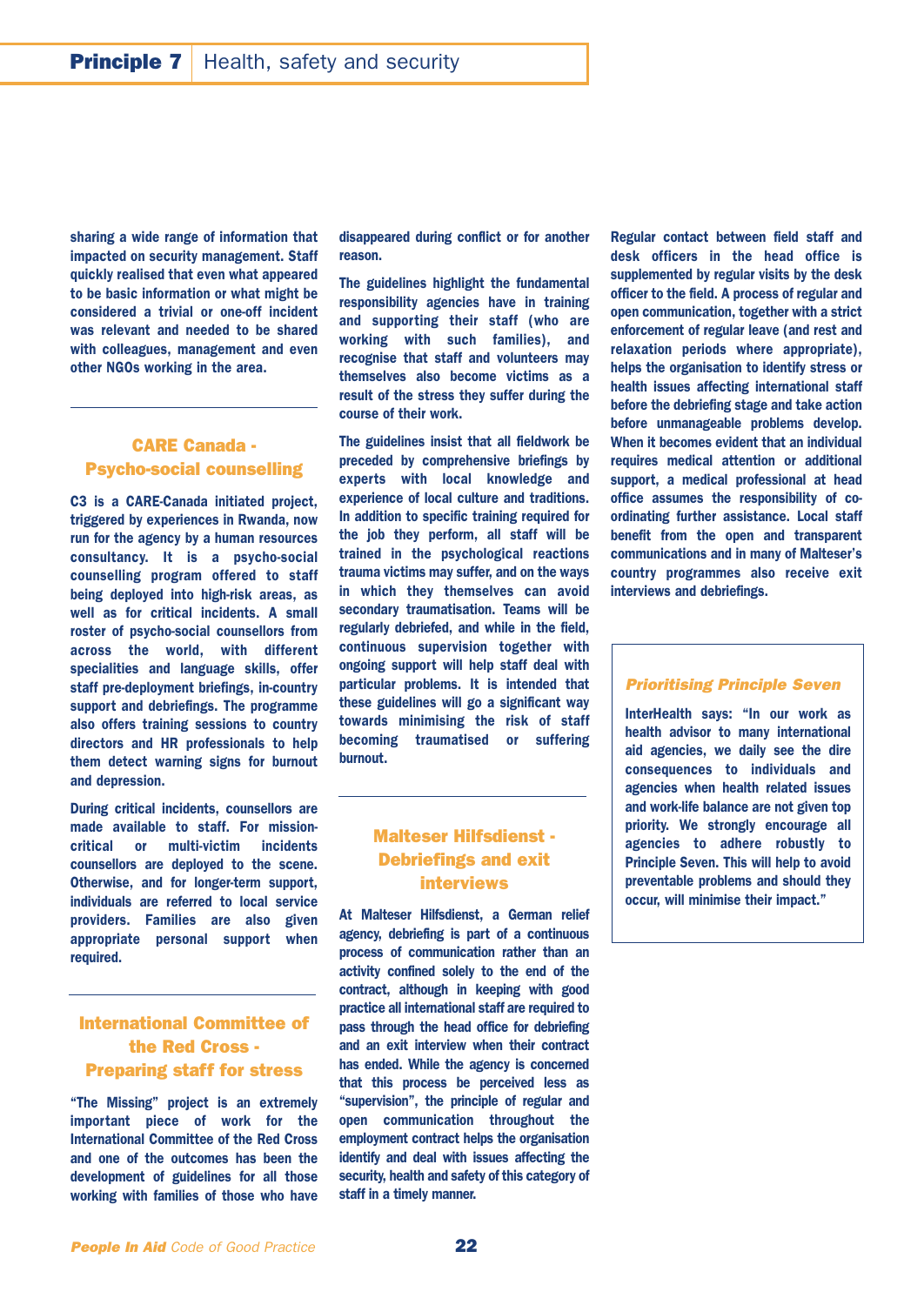# Implementing the People In Aid Code

The People In Aid Code is a unique tool able to assist your agency in improving its human resource management and enhance its capacity to fulfil its mission. The Code was developed in specific response to the human resources issues affecting agencies working in relief and development.

"Implementing the Code" is a process through which agencies working in relief and development can thoroughly review their human resource management, decide on any necessary improvements and be recognised for their efforts in doing so.

*"The process encourages an agency to fulfil its own aspirations rather than reach established standards."* 

Implementing the Code is a highly productive process. Because the process encourages an agency to fulfil its own aspirations rather than reach established standards, the pressure to improve human resource management is dictated solely by the commitment to effective delivery of the mission and by the commitment of the people who work to help the agency achieve it.

These notes outline the process, highlighting the benefits of implementation to your agency, the process itself and also the support available.

### *Recognition brings benefits*

Implementing the Code gives evidence to internal and external stakeholders of the quality of your human resource management and the improvements your agency is committing to making.

- Staff and volunteers will recognise the efforts the agency is making to improve the support and management provided to them, irrespective of their position, status or location.
- Potential staff and volunteers will recognise your agency as an employer of choice.
- Donors will see evidence of a commitment to strengthening internal capacity and systems to improve quality of aid delivery.
- Peers will recognise your agency has taken care over its support and management structures, leading to more effective programming work.
- Partners will be able to draw on enhanced expertise and raise the quality of their own systems and procedures. Your engagement with partners through the social accounting and auditing process also demonstrates your willingness to cooperate and learn.
- Beneficiaries will have the assurance that you are monitoring the impact and delivery of your programme and that their needs are being met by competent and supported staff.

*Kitemarks* Recognition comes, in part, through kitemarks (in the form of two straplines) awarded by People In Aid. The kitemarks recognise your agency's achievements and are awarded at the beginning and end of the implementation process. Kitemarked agencies are listed on People In Aid's website for everyone in the sector to see, and the kitemarks can be used in your internal and external communications.

*"Kitemarks recognise your agency's achievements and are awarded at the beginning and end of the implementation process."* 

*"Committed to the People In Aid Code"* The first kitemark is awarded at the beginning of the implementation process when an agency demonstrates that:

- The Chief Executive or Chair has made a written and public commitment to the People In Aid Code of Good Practice.
- The agency has given responsibility and appropriate authority for implementing the People In Aid Code to a named project manager and team.
- The agency has informed staff that the agency is committed to the People In Aid Code.

### *"Verified Compliant with the People In Aid*

*Code"* At an agreed point and once implementation is well underway, an external social auditor will visit and look at the report on the process of implementation and on the agency's reported performance in relation to the People in Aid Code. The verifier's job is not to make judgements about the agency's performance but to assess, and report back, on the adequacy of the monitoring and stakeholder consultation systems in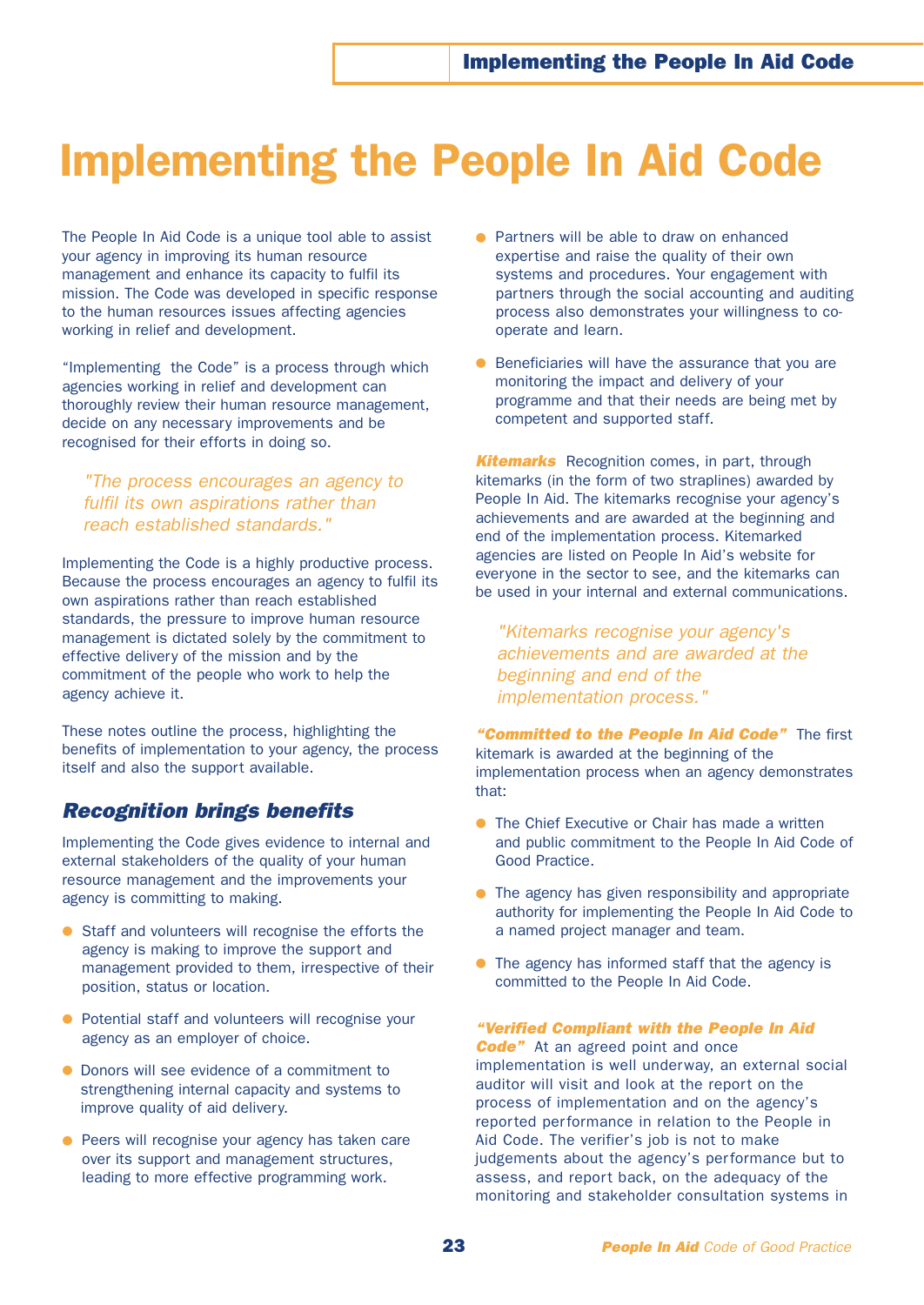place and the completeness and accuracy of the information in the report.

Implementation will be ongoing so the audit cycle (an updated progress report and social audit) should be repeated once every three years.

### *The process of implementation has benefits too…*

Apart from the recognition by stakeholders, described above, the process itself will be of benefit. It will benefit your agency at whatever stage it is at in addressing human resources issues.

- Framework for analysis: the Code provides a comprehensive overview of the human resources issues affecting agencies in relief and development.
- Identifying gaps: during the implementation process your implementation team may identify gaps in policies, practice, training or monitoring.
- Prioritisation: by focusing on seven principles, the Code assists in categorising issues under key areas of human resource management and in prioritising workplans accordingly.
- Stakeholder participation: your staff will be involved in the process and will feel that their voice is being heard.

*"Our staff are the eyes and ears of our organisation; they communicate needs, propose responses, monitor results and ultimately determine the quality of our service. During implementation of the People In Aid Code the social audit process helped us to capture our staff's contribution, while we found the Principles and Indicators to be the best way for us to monitor our policies against our organisational objectives."* 

*Paddy Maguinness, Deputy Chief Executive, Concern Worldwide, Ireland.*

● Collaboration: implementation requires that human resources and operational staff work together; and more widely, your agency will benefit from the experiences of other implementing agencies.

### *Explaining the implementation process…*

**Principles and standards** Each of the seven principles has several indicators. These provide guidance on what your agency needs to look at in order to quote the Principle with confidence. The Indicators are not standards that an agency is expected to reach for each area of human resource management; it is for your agency to identify the standards to which it can aspire. In time, benchmarking data from implementing agencies may assist in defining sector-specific standards.

**Using the Code** Many of the indicators may prompt your implementation team to ask whether you need to introduce a policy, update a policy, do more training in policy implementation or simply strengthen the monitoring of policies and practices. The social audit process encourages stakeholder feedback on these areas so your work will be seen to be based on the genuine need of the organisation and its staff.

*The verification process – a "social audit"* In the open process which gave rise to the Code it was widely agreed by participating agencies that a verification process should be introduced to the Code to distinguish it from other Codes to which NGOs could sign up. It was decided that this would be in the form of a social audit, since the values at its heart (participation, accountability and transparency) are closest to the values of our sector.

A major objective of social audit is to work with selected stakeholders on the concerns they raise. The major stakeholder in the People In Aid Code process is staff. Staff are consulted during the process to ensure that decision-makers and policy-writers both in HR and operational departments have data and opinion on which to base their work.

Some agencies have chosen to work with all staff during the process. It is perfectly acceptable to select a region or group of country programmes and work with them as pilot areas for the agency.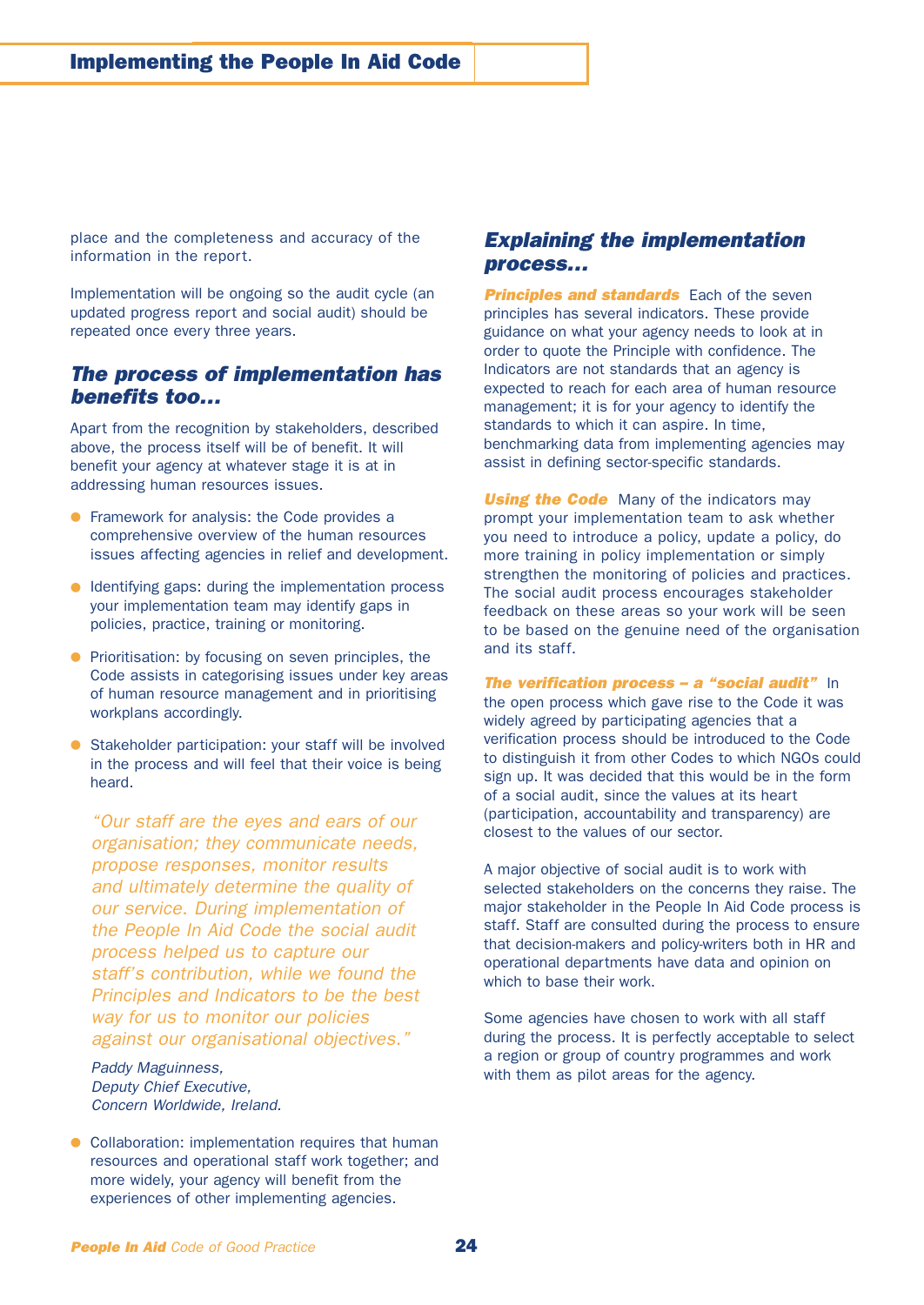### *Access to support*

People In Aid member agencies which are implementing the Code receive support from a wide variety of sources. People In Aid makes available people qualified in social audit to advise on the process, and we are engaged on in-depth and continuous "indicator-deepening" work to ensure that any assistance an agency requires with any indicator has been researched and documented in advance.

Other People In Aid resources (see page 26) also help implementing agencies. We are always available when a query arises and can tailor our support to your specific needs. Our wide connections to the NGO community worldwide bring many examples of good practice to the table and in addition, implementing agencies have traditionally helped each other. The exchange of ideas through the People In Aid network is a major benefit to members and we will continue to facilitate this worthwhile interaction.

*"At the British Red Cross we believe we must be accountable to our staff and volunteers. Thus we continue to prioritise People In Aid in our international human resources strategies, using the People In Aid Code to test the complete range of our policies and practices. We fully support the role People In Aid plays in facilitating the exchange of good practice between agencies in our sector and in offering us, in the Code, a standard to which we can all aspire."*

S*ir Nicholas Young, Chief Executive, British Red Cross.*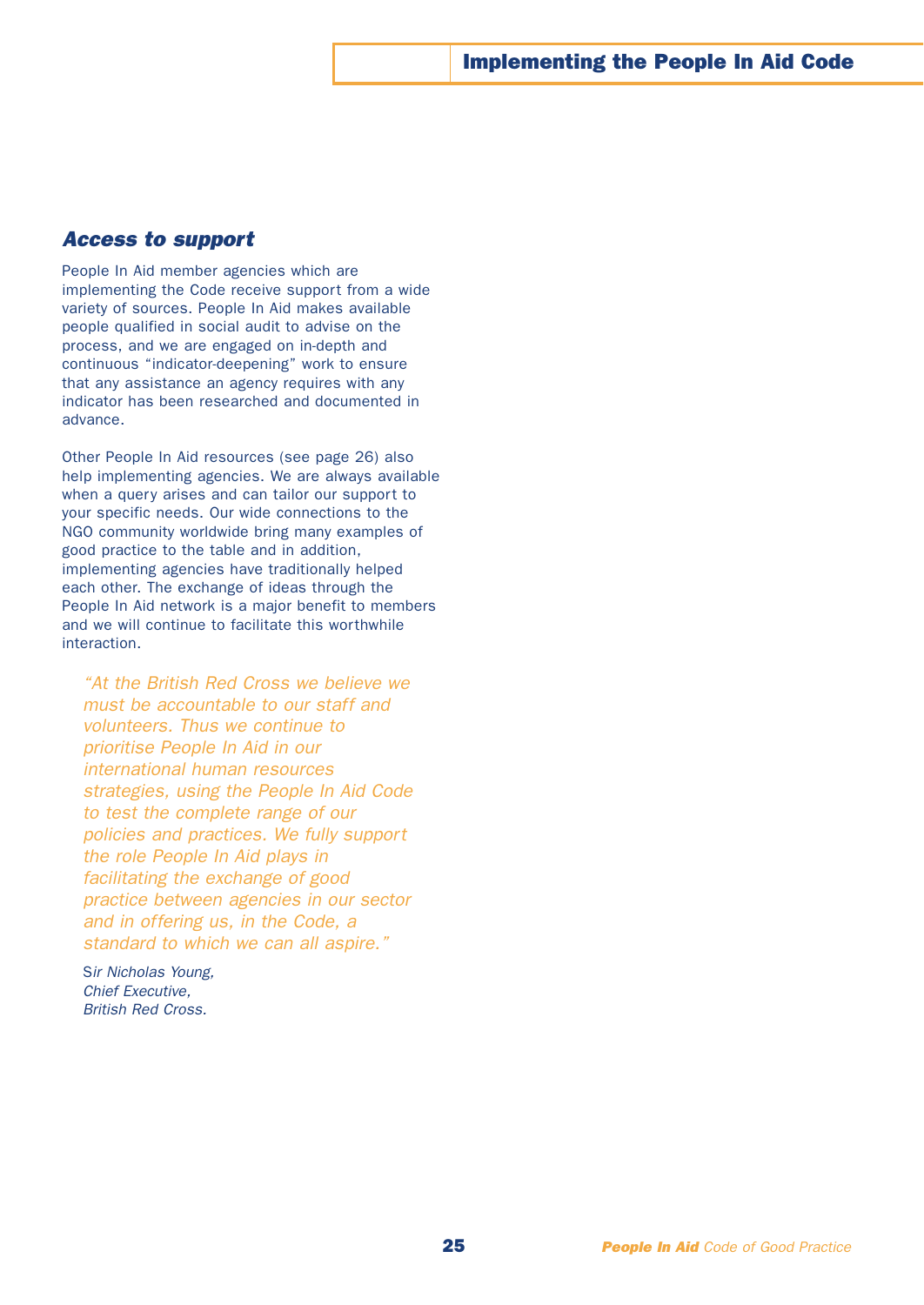# About People In Aid

The People In Aid Code of Good Practice in the management and support of aid personnel is just one of many tools available from People In Aid to relief and development agencies concerned with improving their human resource management. As an international network, People In Aid seeks to raise the profile of human resources for agencies, donors and others. As a central resource for human resources for the sector we respond to the needs of our members around the world tailoring our output to support them in their efforts to improve the way they manage and support their personnel.

### *What does People In Aid do?*

Currently our most popular resources are:

- Handbooks on essential policy areas such as health and safety, work-life balance and debriefing.
- Guideline policies on key areas such as security, codes of conduct and rest and relaxation.
- Training on topical HR issues for the sector such as distance management, mentoring and people development.
- A quarterly newsletter addressing key issues affecting the sector.
- Research on topics such as insurance and salaries.
- Group meetings on immediate priorities. Examples have included HIV/AIDS in the workplace, supervision of staff in refugee camps, development of national staff.
- Support for members implementing the Code.
- A resource centre and information network.

We are continually adding to our range of available resources. For an up-to-date summary please contact us or visit our website.

### *People In Aid Membership*

People In Aid's full members are organisations that are involved in emergency relief, development and/or advocacy for the purpose of alleviating poverty or suffering. They provide assistance on the basis of need, regardless of the race, creed or nationality of the recipients and without adverse distinction of any kind.

Supporter and individual membership categories also exist for those who are not operational agencies, and who share our aims and wish to benefit from our output.

An agency must be a full member in order to benefit from our support in implementing the Code and to qualify for the kitemarks. Members also receive other benefits such as discounts, information and support on HR topics of concern to them. If your agency would like to join our network, please log on to the Join Us page of our website or contact us directly.

**People In Aid** is an international network of relief and development agencies. We provide support to agencies committed to improving their human resource management, by providing tools such as the People In Aid Code of Good Practice.

### www.peopleinaid.org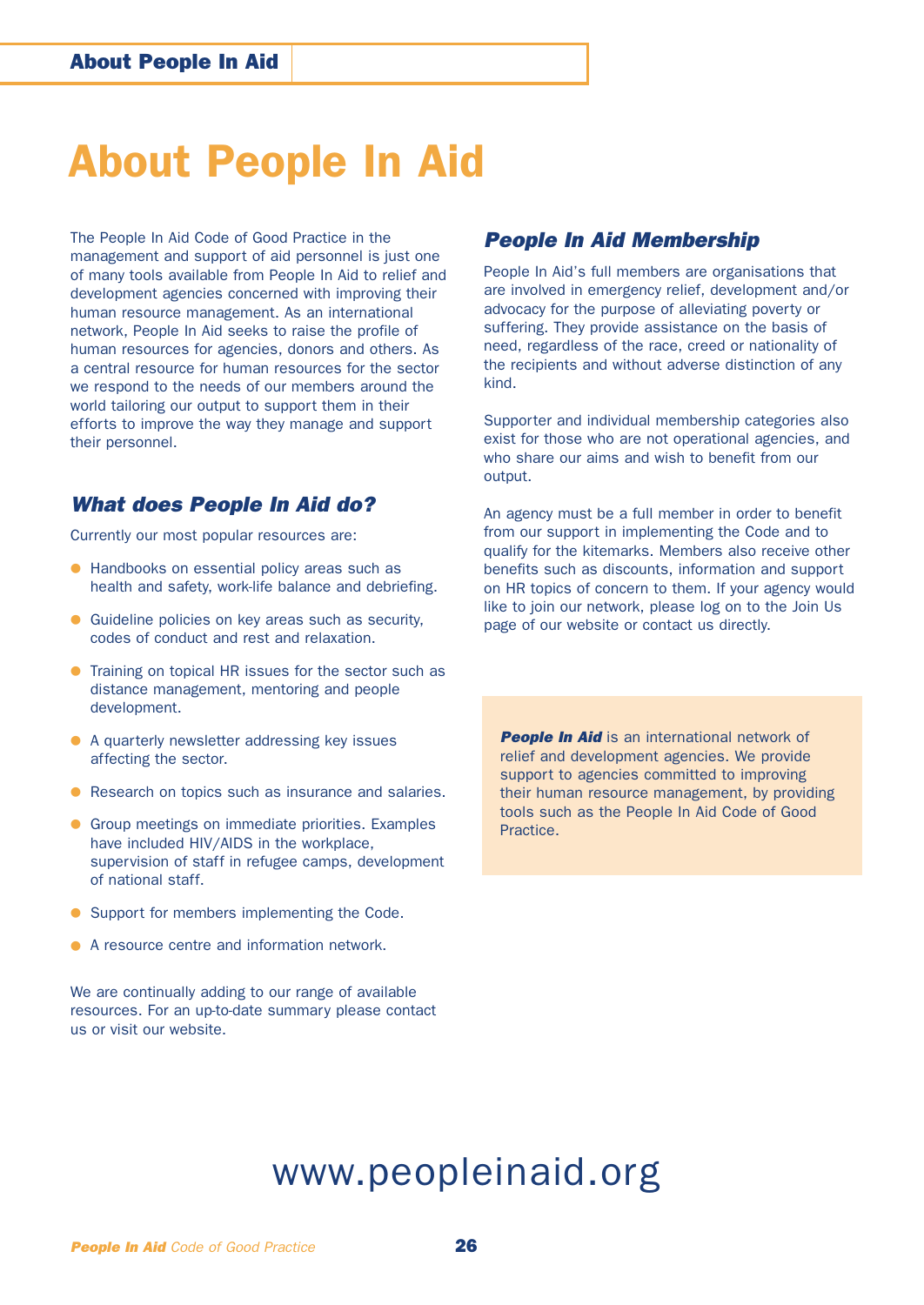# Quality and accountability

People In Aid is one of a number of inter-agency initiatives which came into being in the 1990s as humanitarian relief agencies, particularly, sought to enhance quality and accountability in the sector.

Collectively and individually, these initiatives provide the sector with tools to improve quality, accountability, performance, and active learning. The following is a summary of an overview first prepared in response to questions about the commonalities and differences between us, and our respective contributions to humanitarian work.

The initiatives presented are not the only ones within the development and humanitarian sector. We are a group which meets regularly to ensure that issues of importance are being fully addressed and no duplications of effort occur.

### *The Active Learning Network for Accountability and Performance in Humanitarian Action (ALNAP)*

*www.alnap.org*

ALNAP, as a unique sector-wide active-learning membership network, is dedicated to improving the quality and accountability of humanitarian action by sharing lessons; identifying common problems; and building consensus on approaches.

The ALNAP Annual Review Series provides a comprehensive, independent assessment of the performance of the humanitarian sector based on an annual evaluation synthesis of over 50 evaluative reports. It also provides a meta-evaluation of the quality of evaluations. It also offers the Evaluative Reports Database (ERD), ALNAP Guidance Booklets, ALNAP Training Modules, Global Study on Participation by Affected Populations in Humanitarian Action and the development and testing of the Learning Support Office Concept.

### *Humanitarian Accountability Partnership International (HAP International)*

*www.hapgeneva.org*

HAP International was set up in March 2003 to develop, implement and monitor accountability

principles, and ensure compliance through collective self-regulation. It functions as an international professional association whose members are agencies. Its launch is based on the findings and recommendations of the Humanitarian Accountability Project.

HAP International works with a member agency to produce an accountability work plan with timescales and benchmarks, monitors its implementation, reports back on progress to the Board, and reviews and responds to complaints. HAP International Secretariat provides strategic and technical services, monitors the implementation of the accountability work plans, and assists agencies in responding to complaints.

### *People In Aid www.peopleinaid.org*

People In Aid promotes good practice in human resource management in the sector.

People In Aid's work is outlined on page 26 of this document

### *The Sphere Project*

*www.sphereproject.org*

Sphere works to improve the quality, effectiveness and accountability of disaster response through the understanding and use of the Humanitarian Charter, Minimum Standards and Key Indicators.

Sphere produces a handbook, the Sphere Humanitarian Charter and Minimum Standards in Disaster Response (available in eight languages); training modules on how to apply the Sphere handbook in practice; a Lessons Learned document on how to institutionalise the Humanitarian Charter and Minimum Standards; a 45-minute induction/orientation film, and a website that contains most of the above items in three languages.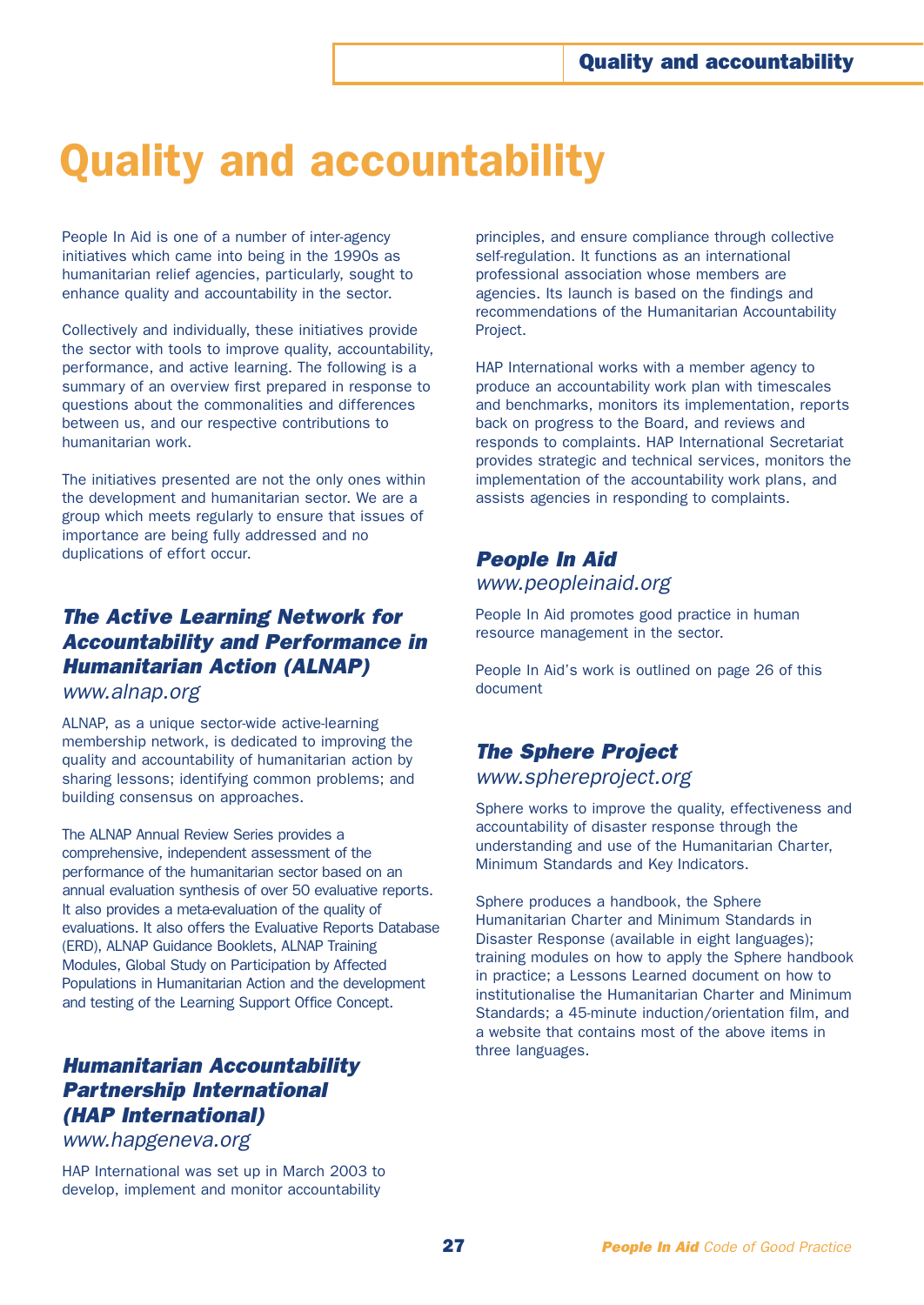# Acknowledgements

There are many organisations and individuals that must be thanked for their contribution to this document. This Code of Good Practice owes much to the Code of Best Practice (1997) and thus we acknowledge the contribution of Sara Davidson, the first Director of People In Aid. Her energy and commitment ensured the original Code drew together agencies and examples of best practice, as well as laying the foundations for the Code's acceptance by the worldwide relief and development community. Generous financial contributions from the UK's Department for International Development and from some of People In Aid's members have enabled People In Aid to undertake this work.

**The original Code** drew on documentation from, among others, the International Labour Organisation, the World Health Organisation, Investors in People and UNICEF. Support by individuals at the following organisations is again acknowledged:

ACAS, Action Health, British Quality Foundation, British Red Cross Society, CARE, Concern Worldwide, Cranfield Trust, Helpage International, International Committee of the Red Cross, Institute of Development Policy and Management University of Manchester, International Health Exchange, Interaction, InterHealth, Liverpool University, Medical Foundation for the Care of Victims of Torture, Oxfam GB, Overseas Development Institute, Plan International, Returned Volunteer Action, Save the Children UK, Tearfund, VOICE, VSO, Words & Pictures.

*For this revised version of the Code the biggest* debt of gratitude must go to the "Code Revision and Improvement Process" working group who sat for long hours discussing issues and bringing their, and others' varied experiences to the table;

Jonathan Goodhand, Lecturer in Development Practice, School of Oriental and African Studies, London.

Brendan Gormley, Director, Disasters Emergency Committee.

Jennifer Loughlin, Board member of People In Aid and Independent Governance Advisor.

Jonathan Potter, Executive Director, People In Aid.

Alex Swarbrick, The Dialogue Partnership, and Trustee, International Nepal Fellowship.

Leanne Taylor, Head of International Personnel and Training, British Red Cross Society.

Christine Williamson, International Personnel Officer – Policy, Tearfund.

Also thanks are due to each of People In Aid's Trustees, who are elected by People In Aid's members and who have been responsible for overseeing the process during the last 18 months:

Mary Ahmad, Corporate HR Partners.

Usama Bastawy, Islamic Relief.

Joan Coyle, British Red Cross.

Floris Faber, Mission East.

Bonnie Fundafunda, ECHO and latterly UNICEF.

Bobby Lambert, RedR.

Ted Lankester, InterHealth.

Jennifer Loughlin, Creative People Solutions.

Paddy Maguinness, Concern Worldwide.

June Nash, Leprosy Mission International.

Gopal Rao, Oxfam International.

Ivan Scott, International Health Exchange.

Ian Wallace, Tearfund.

Jenifer York, World Vision UK.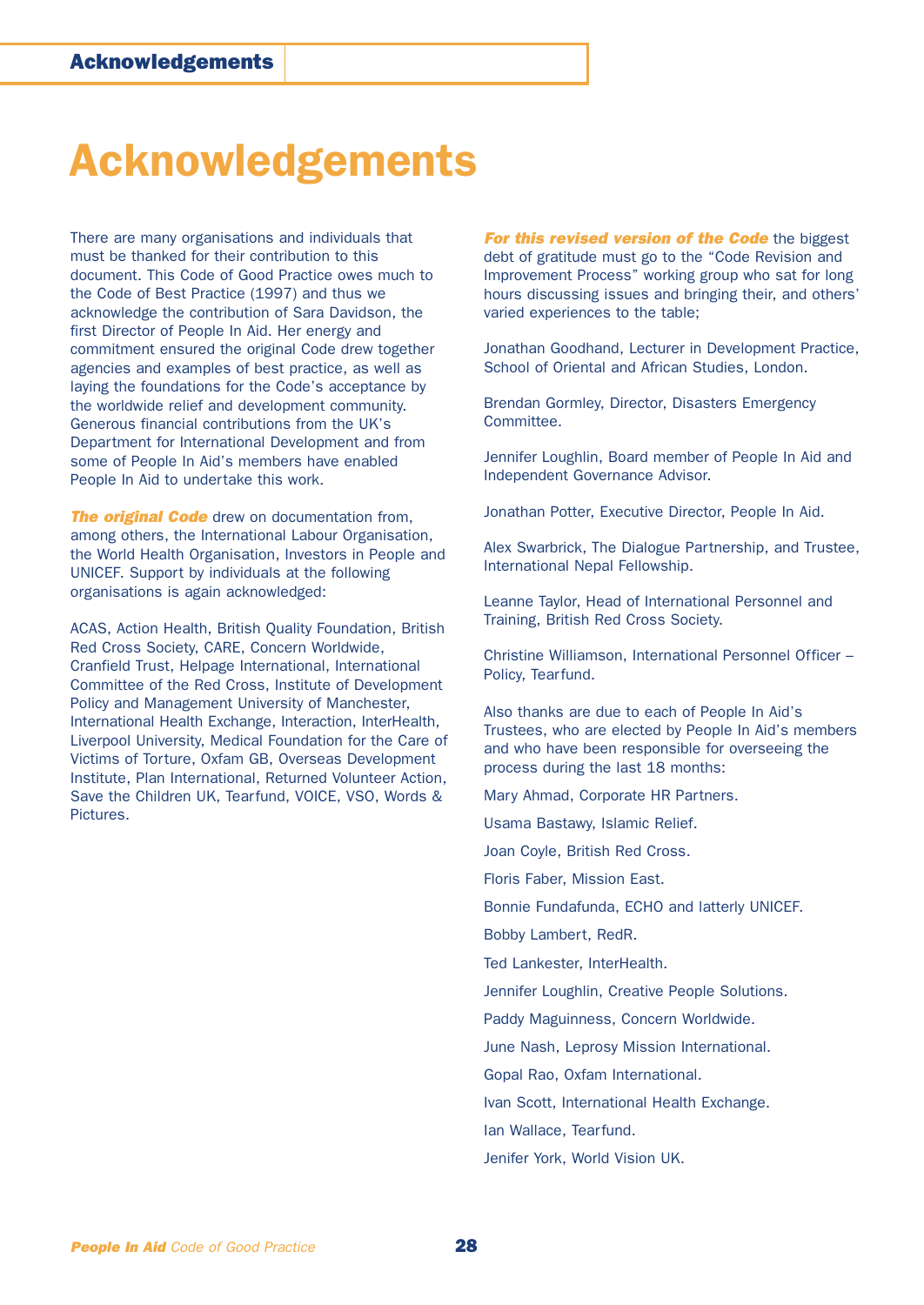### Acknowledgements

Case studies and other materials for the revised Code were supplied by the following organisations and we are grateful for the time and care they spent identifying and summarising examples of their own good practice:

| The Agency for Cooperation and<br>Research in Development (ACORD) www.acord.org.uk |
|------------------------------------------------------------------------------------|
| Amnesty Internationalwww.amnesty.org.uk                                            |
|                                                                                    |
| British Red Cross Societywww.redcross.org.uk                                       |
|                                                                                    |
|                                                                                    |
| Centre for Humanitarian                                                            |
|                                                                                    |
| The Disasters Emergency                                                            |
|                                                                                    |
| Global Development Groupwww.globaldev.org                                          |
|                                                                                    |
| Health Unlimited www.healthunlimited.org                                           |
| <b>International Committee</b>                                                     |
| <b>International Health</b>                                                        |
|                                                                                    |
| International Nepal Fellowship www.inf.org.np                                      |
|                                                                                    |
| Intermediate Technology                                                            |

| The Leprosy Mission                            |
|------------------------------------------------|
|                                                |
| <b>Minority Rights Group</b>                   |
|                                                |
|                                                |
|                                                |
|                                                |
|                                                |
| Save the Children UKwww.savethechildren.org.uk |
|                                                |
|                                                |
|                                                |
|                                                |
|                                                |
|                                                |
|                                                |